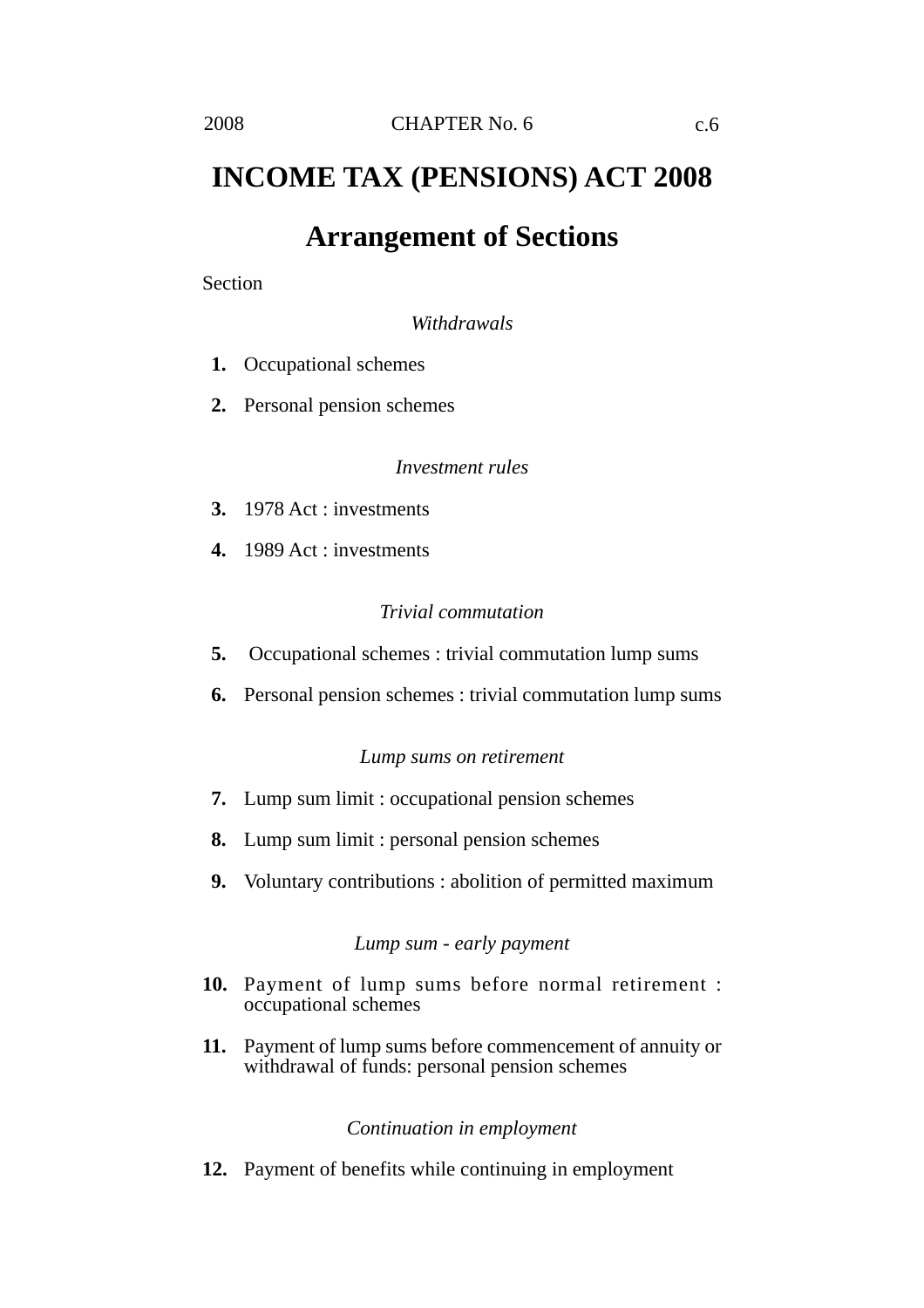### CHAPTER No. 6 c.6 2008

*Contributions - annual allowance, etc*

- **13.** Annual allowance for contributions : occupational pension schemes
- **14.** Annual allowance for contributions : personal pension schemes

### *General*

- **15.** Miscellaneous amendments to 1978 Act
- **16.** Miscellaneous amendments to 1989 Act
- **17.** Amendment to 1970 Act
- **18.** Interpretation
- **19.** Short title and commencement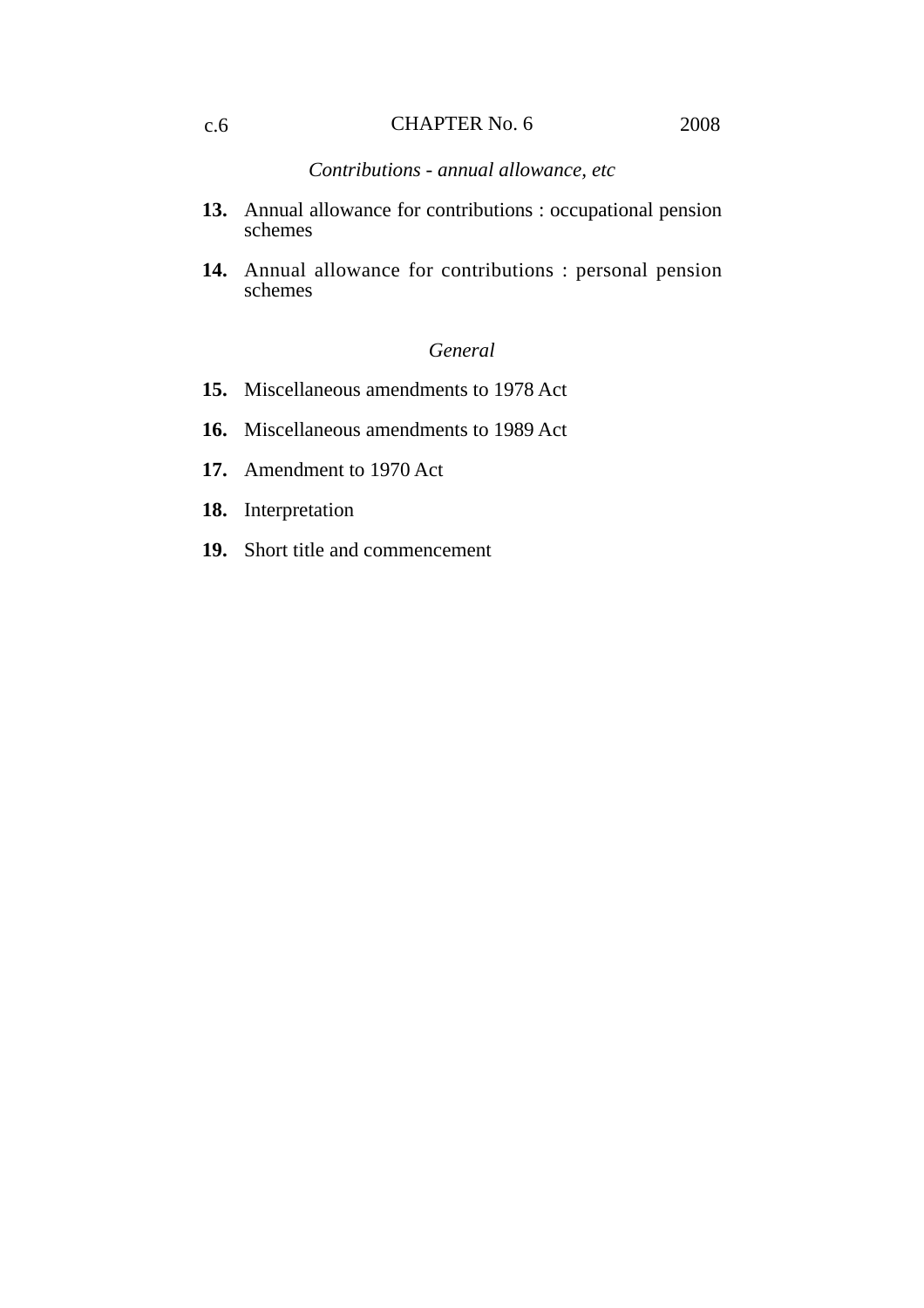

**Jule of Ham Signed in Tynwald: 20th May 2008**<br>**10 IIII PReceived Royal Assent: 20th May 2008** Received Royal Assent: 20th May 2008 Announced to Tynwald: 20th May 2008 to Wit

# **AN ACT**

to amend the law relating to income tax in respect of retirement benefits schemes; and for connected purposes.

**BUT ENACTED by the Queen's Most Excellent Majesty, by** and with the advice and consent of the Council and Keys in Tynwald assembled, and by the authority of the same, as follows:—

### *Withdrawals*

1. After section 10 of the Income Tax (Retirement Benefit Occupational Schemes) Act 1978 ("the 1978 Act") insert schemes

[c.9]

"Charge to tax on payment of pension

**10A.** (1) Where an approved scheme allows for the payment of a pension, the amount of any such payment is chargeable to income tax in the hands of the person receiving or entitled to the income.

(2) The reference to "income tax" in section 114 of the principal Act shall include a reference to the tax payable under this section.

(3) For the purposes of the Income Tax (Instalment Payments) Act 1974, the payment of a [c.7] pension shall be treated as the payment of remuneration by an employer and for that purpose the obligations falling on an employer under that Act shall fall on the scheme administrator.".

 **2.** (1) In section 3(1) of the Income Tax Act 1989 ("the 1989  $Act")$  — Personal pension schemes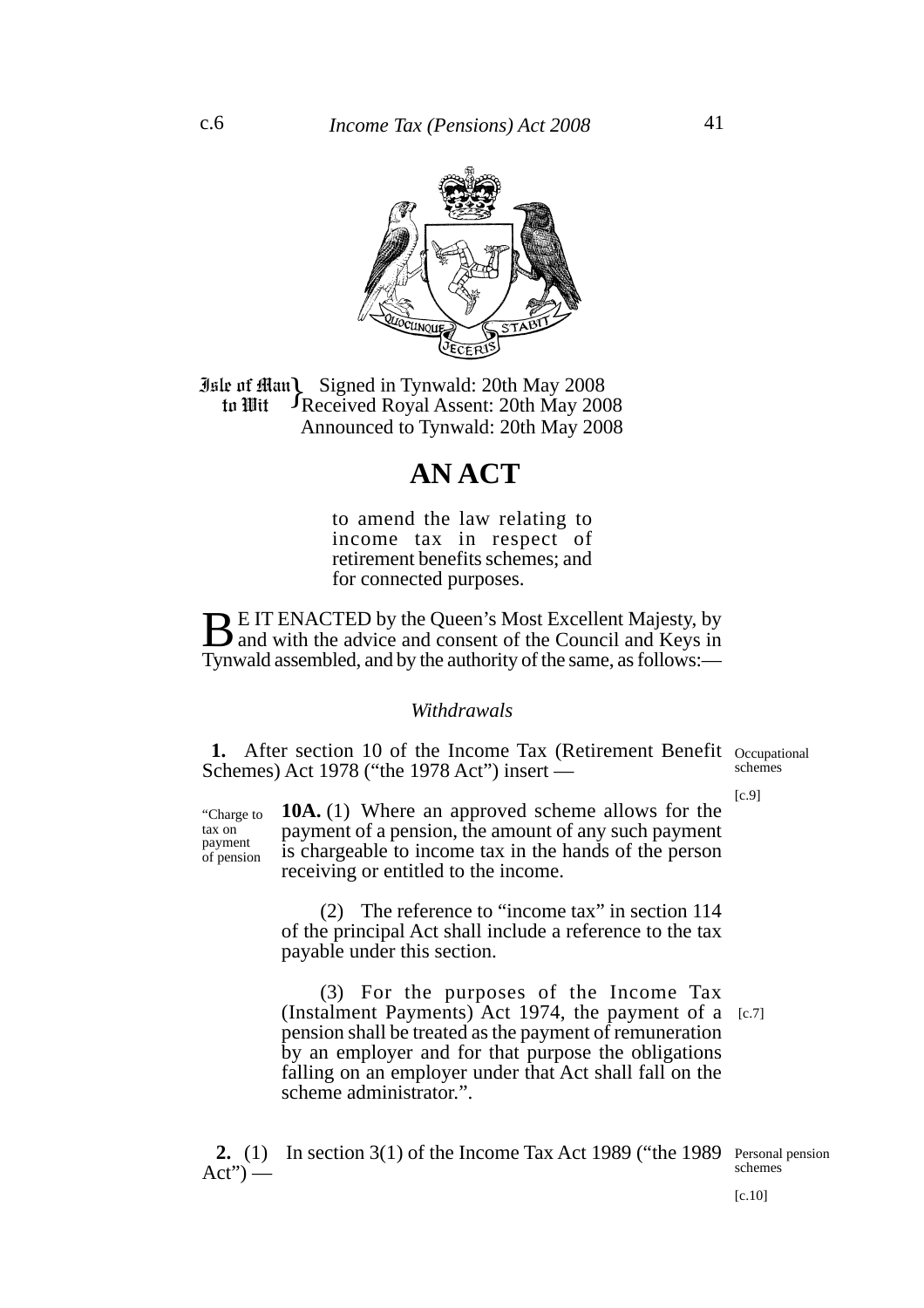- (a) for paragraph (a) (limitation of benefits of approved schemes to annuities) substitute —
	- "(a) the payment of
		- (i) an annuity satisfying the conditions in section 4;
		- (ii) a sum or sums representing the withdrawal of funds and satisfying the requirements of section 4A and regulations made under that section;";
- (b) for paragraph (c) (payment of annuity after death of member) substitute —
	- "(c) the payment after the death of a member of
		- (i) an annuity satisfying the conditions in section 6;
		- (ii) a sum or sums representing the withdrawal of funds and satisfying the requirements of section 6A and regulations made under that section;";
- (c) in paragraph (e), at the end add "or 8A";
- (d) after paragraph (e) insert
	- "(f) the payment after the death of a member of a lump sum satisfying the conditions in section 8B.".

(2) Subsection (1) applies only in respect of schemes approved after the date on which this section comes into operation.

(3) After section 4 of the 1989 Act insert —

"Withdrawal **4A.** (1) Subject to subsection (2), the withdrawal of funds must not commence before the member attains the age of 50 or after the member attains the age of 75. of funds during life of member

> (2) The withdrawal of funds may commence before the member attains the age of 50 if —

> > (a) it is payable on the member becoming incapable through infirmity of body or mind of carrying on the member's own occupation or any occupation of a similar nature for which the member is trained or fitted, or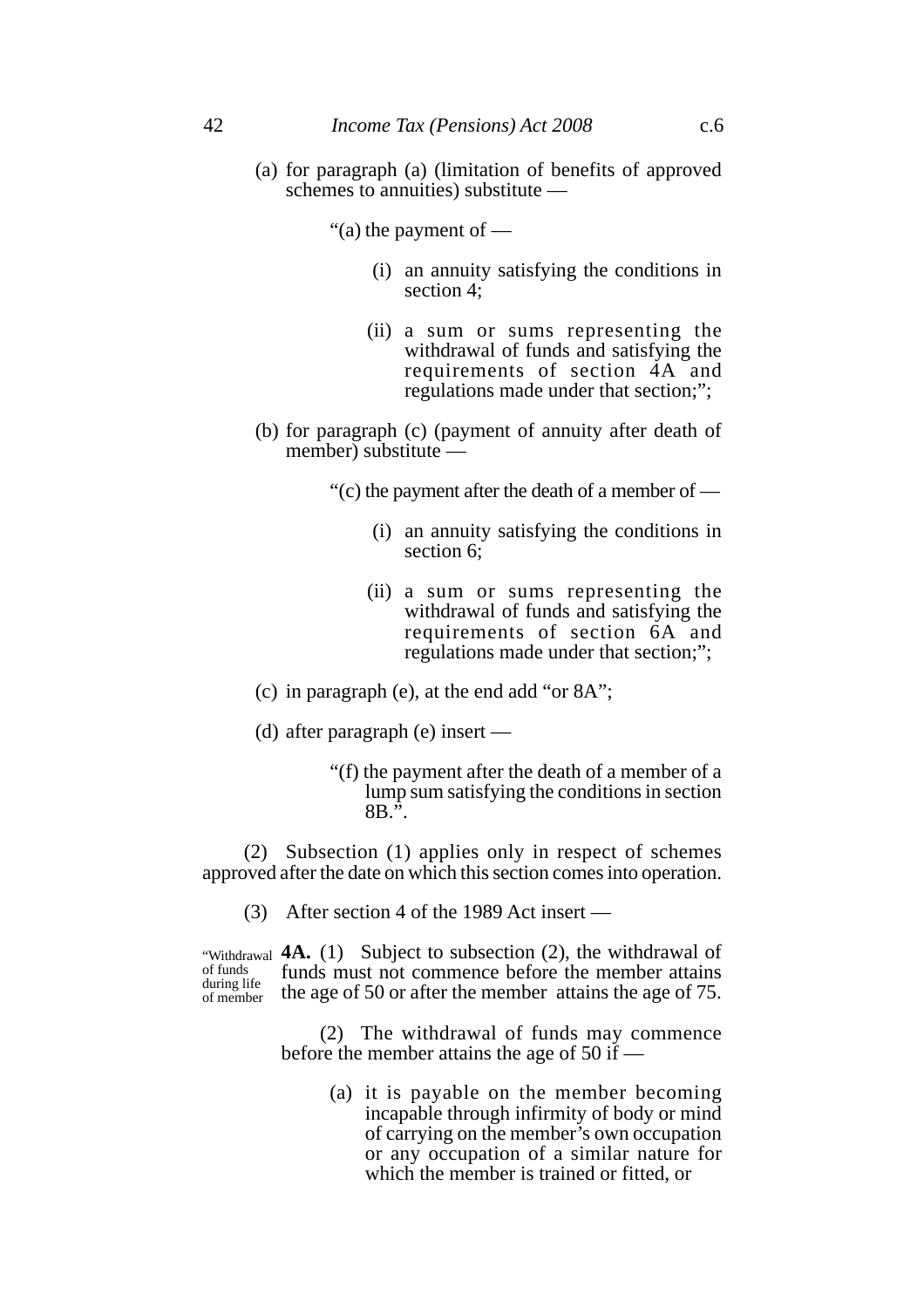(b) the Assessor is satisfied that the member's occupation is one in which persons customarily retire before that age.

(3) Regulations may be made by the Treasury for the purposes of section  $3(1)(a)(ii)$  to impose requirements that must be satisfied in respect of arrangements for the withdrawal of funds from approved schemes.

(4) Without prejudice to the generality of the powers in subsection (3), regulations under that subsection may —

- (a) provide rules for the determination of the meaning of "withdrawal of funds" for the purposes of this section;
- (b) provide for the circumstances in which funds may or may not be withdrawn;
- (c) include conditions and limitations on such withdrawal, which may be by reference to the benefits provided by the scheme, the investments held for the purposes of the scheme, the manner in which the scheme is administered, the person entitled to or receiving the income or any other circumstances whatever; and
- (d) specify the withdrawals to which approvals under section  $3(1)(a)(ii)$  may apply.

(5) Regulations under this section shall not come into operation unless they are approved by Tynwald.".

- (4) In section 5 of the 1989 Act (payment of lump sum)
	- (a) for subsections  $(1)$  and  $(2)$  substitute —

"(1) The lump sum must be payable only if the member so elects on or before the date on which —

- (a) an annuity satisfying the conditions in section 4 is first payable to the member;
- (b) a withdrawal of funds satisfying the requirements of section 4A and regulations made under that section is first payable to the member,

under the arrangements made in accordance with the scheme.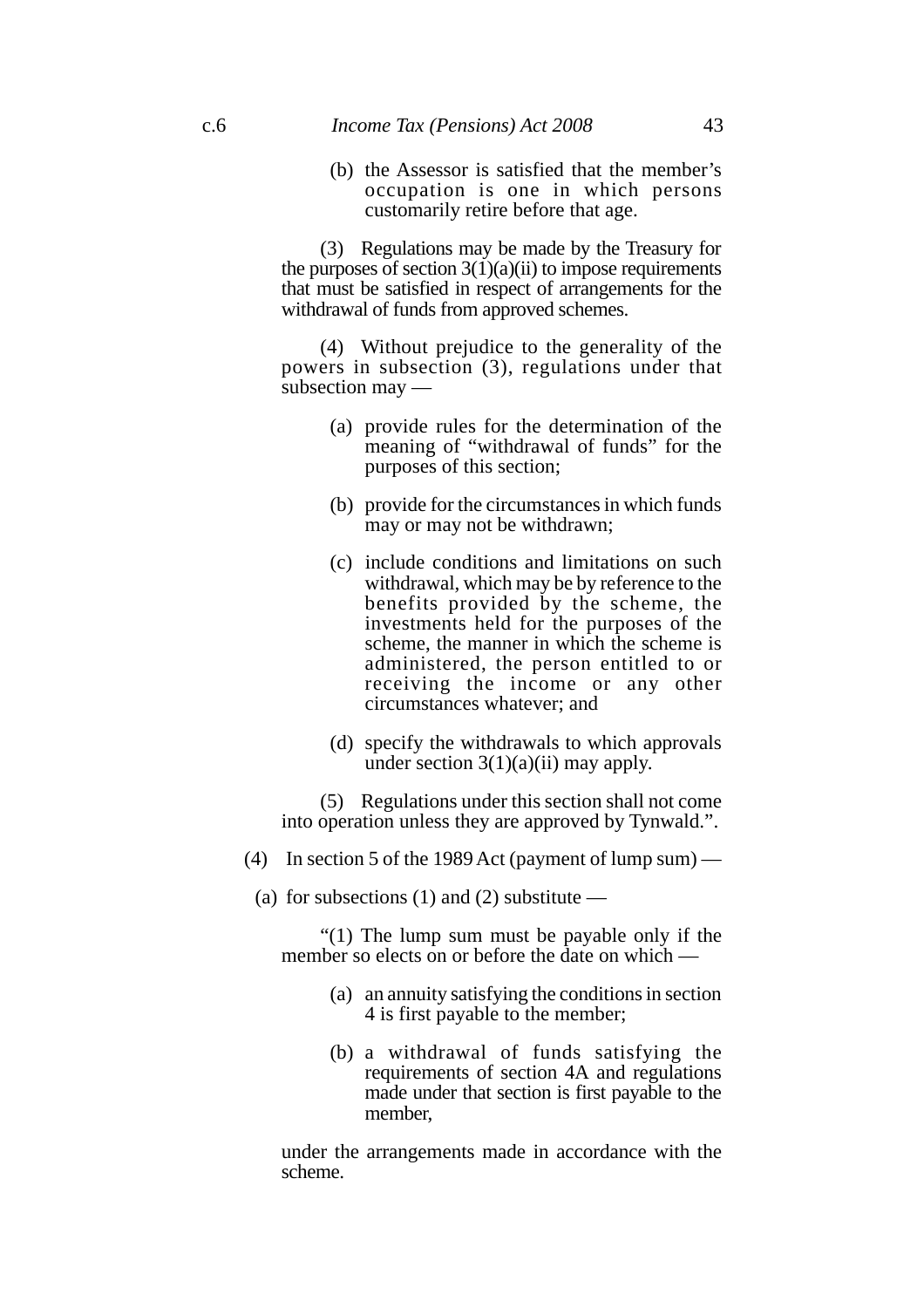(2) The lump sum must be payable when that annuity or the sum representing the withdrawal of funds is first payable.".

(5) After section 6 of the 1989 Act insert —

"Withdrawal **6A.** (1) The withdrawal of funds after the death of a member may be made in accordance with this section and regulations made under subsection (3). of funds after death of member

- (2) A withdrawal of funds may only be paid to  $-$ 
	- (a) the surviving spouse of the member; or
	- (b) a person who was at the member's death a dependant of the member.

(3) Regulations may be made by the Treasury for the purposes of section  $3(1)(c)(ii)$  to impose requirements that must be satisfied in respect of arrangements for the withdrawal of funds from approved schemes.

(4) Without prejudice to the generality of the powers in subsection (3), regulations under that subsection may —

- (a) provide rules for the determination of the meaning of "withdrawal of funds" for the purposes of this section;
- (b) provide for the circumstances in which funds may or may not be withdrawn;
- (c) include conditions and limitations on such withdrawal, which may be by reference to the benefits provided by the scheme, the investments held for the purposes of the scheme, the manner in which the scheme is administered, the person entitled to or receiving the income or any other circumstances whatever; and
- (d) specify the withdrawals to which approvals under section  $3(1)(c)(ii)$  may apply.

(5) Regulations under this section shall not come into operation unless they are approved by Tynwald.".

(6) For section 8(1) of the 1989 Act (return of contributions on the death of a member) substitute —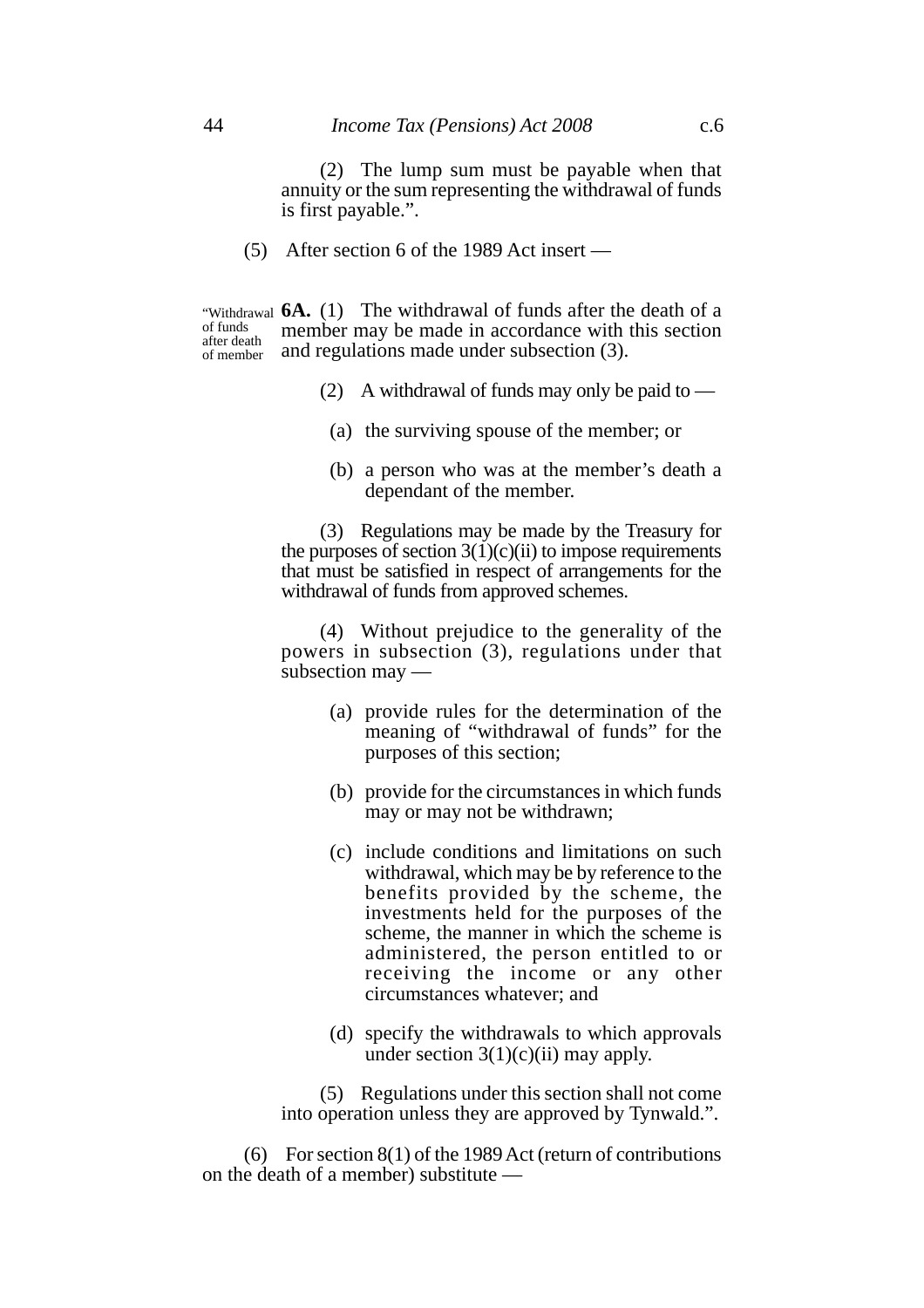- "(1) The lump sum must be payable only if  $-$ 
	- (a) no annuity satisfying the conditions in either section 4 or section 6; and
	- (b) no withdrawal of funds satisfying the requirements of section 4A or 6A and regulations made under those sections (as appropriate),

has become payable.".

- (7) After section 8 of the 1989 Act insert
	- **8A.** (1) This section applies where —

"Tax on balance of member's funds on death of member after commencement of payment of benefits

- (a) an annuity satisfying the conditions in section 4; or
- (b) a withdrawal of funds satisfying the requirements of section 4A and regulations made under that section,

has become payable to the member before death but the scheme holds member's funds after that member's death in circumstances where section 8B does not apply.

(2) The value of the member's funds is chargeable to income tax in the hands of the scheme administrator and accordingly the reference to "income tax" in section 114 of the 1970 Act shall include a reference to the tax payable under this section.

(3) Where the value of the member's funds is subject to tax under subsection (2), income tax calculated at the prescribed rate (within the meaning of section 1 of the 1970 Act) shall be payable to the Assessor by the scheme administrator as a debt due in all respects as income tax due under the Income Tax Acts.

(4) The tax payable to the Assessor under subsection (3) shall be accounted for and paid over to the Assessor by the scheme administrator —

- (a) on or before the date on which the member's funds are distributed; or
- (b) within 6 months of the date of death of the member,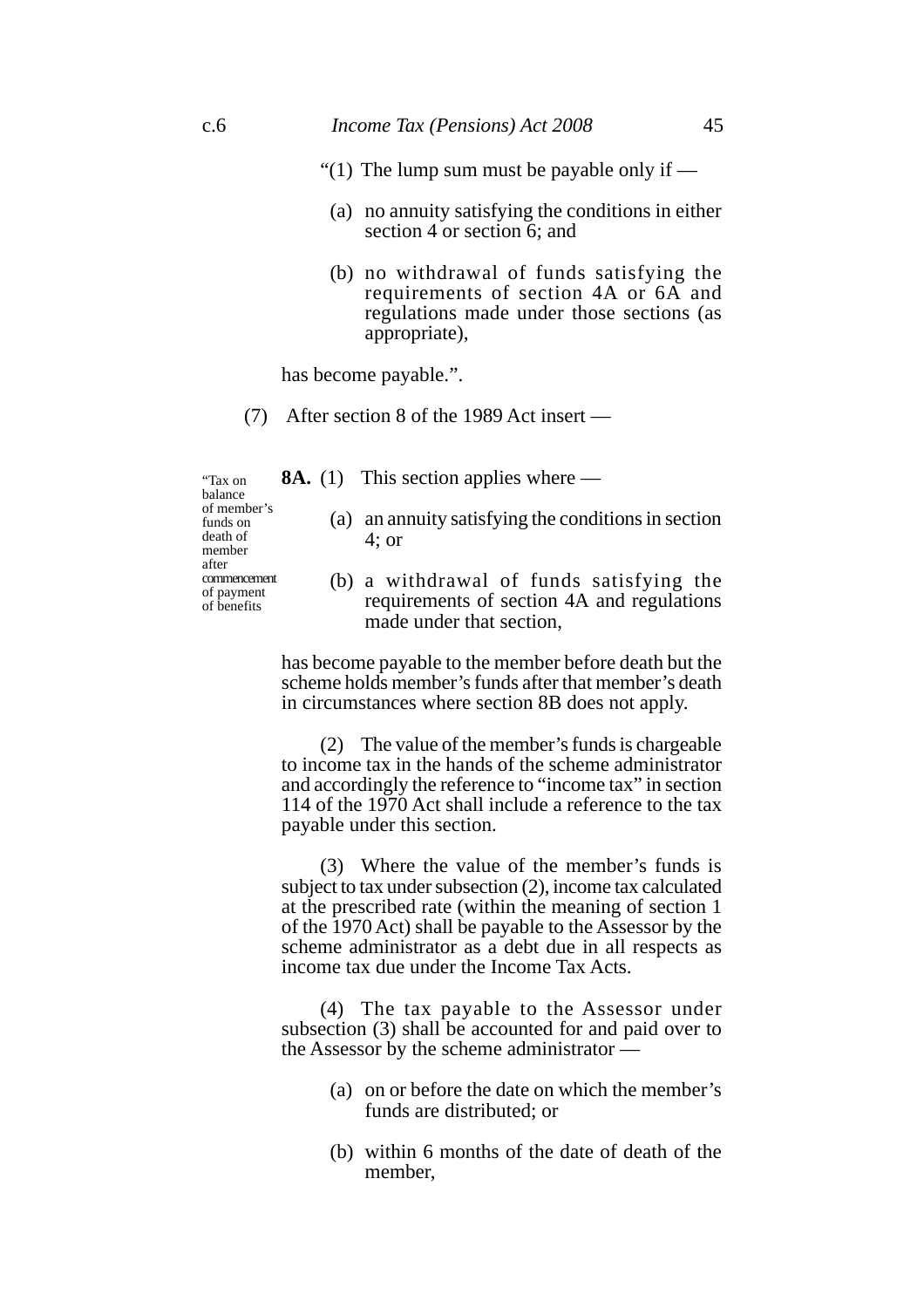whichever is the earlier.

(5) Any tax paid by under subsection (4), shall be deducted from the value of the member's funds.

(6) The Treasury may make such regulations as are necessary for the purpose of implementing this section.

(7) Without prejudice to the generality of subsection (6), regulations made under subsection (6) may provide for the method by which the value of the member's funds may be calculated and different methods may be provided for different purposes.

(8) Regulations under subsection (6) shall not come into operation unless they are approved by Tynwald.

Tax on balance of member's funds after death of member supplementary

- **8B.** (1) This section applies where
	- (a) an annuity satisfying the conditions in section 6; or
	- (b) a withdrawal of funds satisfying the requirements of section 6A and regulations made under that section,

has become payable after the death of the member but the scheme holds member's funds following the cessation of the annuity or the final withdrawal of funds (as the case may be).

(2) The value of the member's funds is chargeable to income tax in the hands of the scheme administrator and accordingly the reference to "income tax" in section 114 of the 1970 Act shall include a reference to the tax payable under this section.

(3) Where the value of the member's funds is subject to tax under subsection (2), income tax calculated at the prescribed rate (within the meaning of section 1 of the 1970 Act) shall be payable to the Assessor by the scheme administrator as a debt due in all respects as income tax due under the Income Tax Acts.

(4) The tax payable to the Assessor under subsection (3) shall be accounted for and paid over to the Assessor by the scheme administrator —

> (a) on or before the date on which the member's funds are distributed; or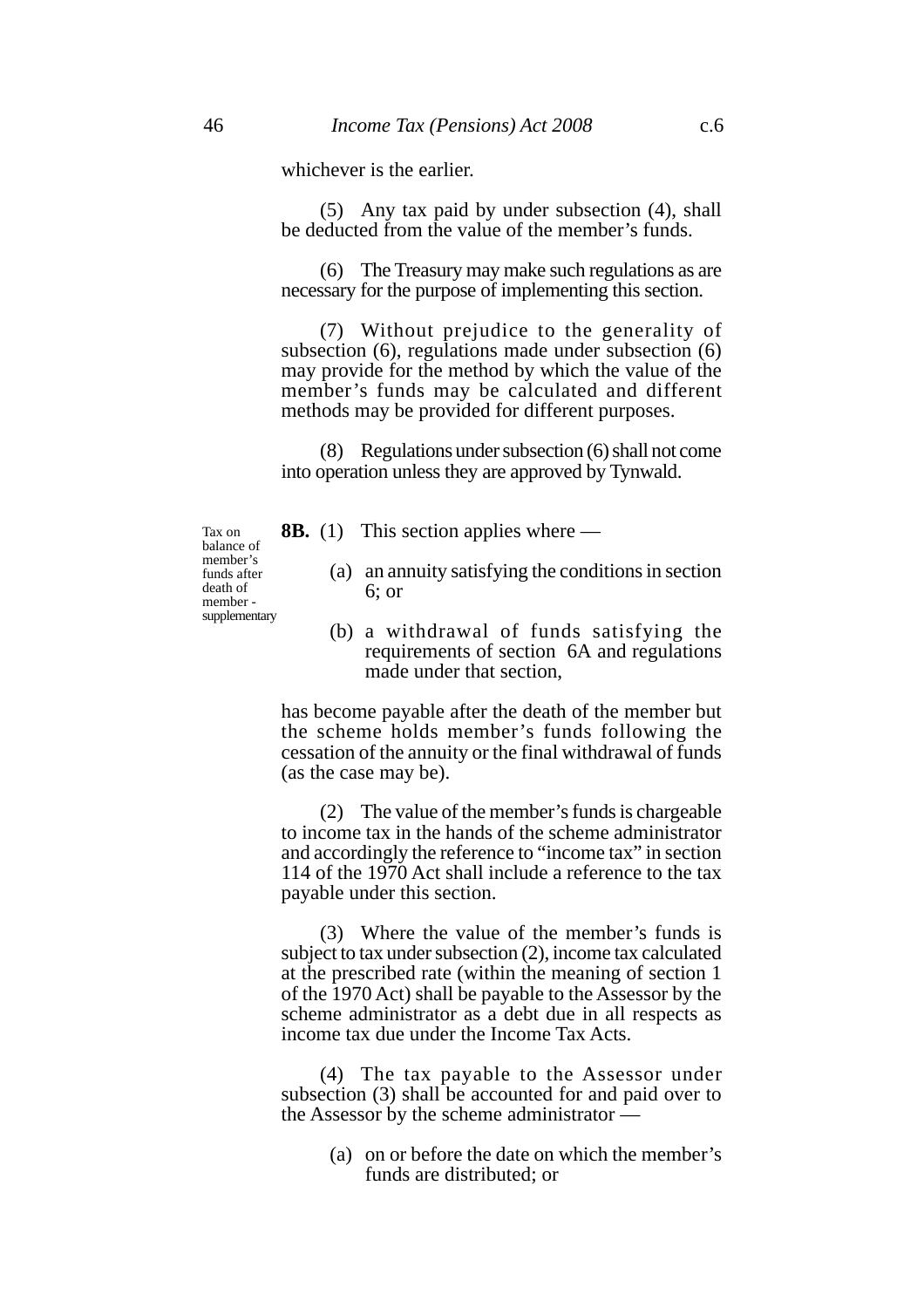### c.6 *Income Tax (Pensions) Act 2008* 47

(b) within 6 months of the date of cessation of the annuity or the final withdrawal of funds,

whichever is the earlier.

(5) Any tax paid by under subsection (4), shall be deducted from the value of the member's funds.

(6) The Treasury may make such regulations as are necessary for the purpose of implementing this section.

(7) Without prejudice to the generality of subsection (6), regulations made under subsection (6) may provide for the method by which the value of the member's funds may be calculated and different methods may be provided for different purposes.

(8) Regulations under subsection (6) shall not come into operation unless they are approved by Tynwald.".

(8) After section 22 of the 1989 Act insert —

"Charge to tax on withdrawal of funds

**22A.** (1) The amount of funds withdrawn from an approved scheme under arrangements to which section  $3(1)(a)(ii)$  or  $3(1)(c)(ii)$  applies shall be treated as earned income and is chargeable to income tax in the hands of the person receiving or entitled to the income and accordingly the reference to "income tax" in section 114 of the 1970 Act shall include a reference to the tax payable under this section.

(2) For the purposes of the Income Tax (Instalment Payments) Act 1974, the withdrawal of funds [c.7] shall be treated as the payment of remuneration by an employer and for that purpose the obligations falling on an employer under that Act shall fall on the scheme administrator.".

### *Investment rules*

**3.** After section 3(2A) of the 1978 Act insert —

1978 Act : investments

"(2B) The Treasury may by regulations extend or restrict the meaning of the word "investments" for the purposes of subsection (2) and may make consequential amendments to subsection (2A).".

**4.** After section 21(2) of the 1989 Act insert — 1989 Act :

investments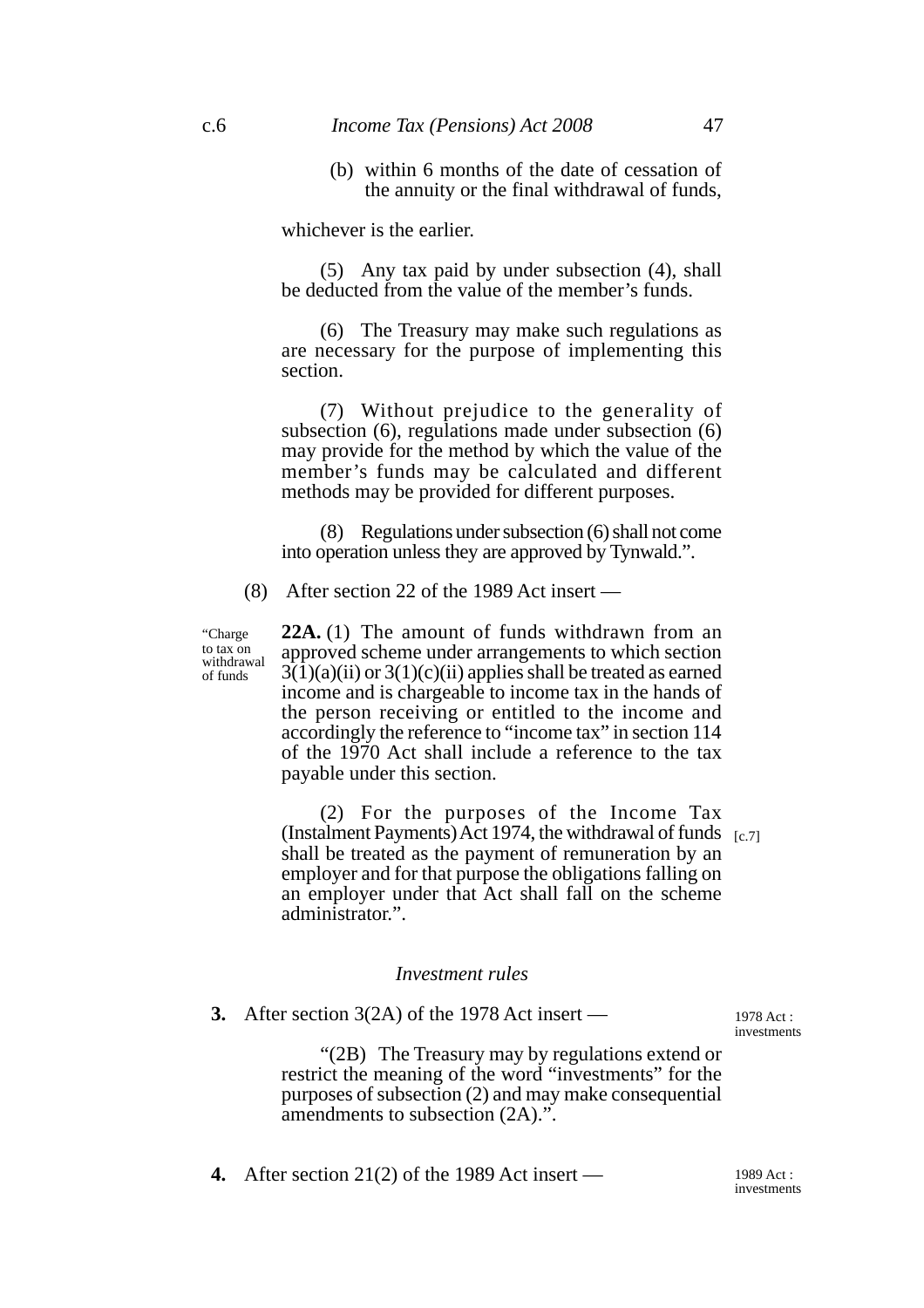"(3) The Treasury may by regulations extend or restrict the meaning of the word "investments" for the purposes of subsection (1) and may make consequential amendments to subsection (2).

(4) Regulations under subsection (3) shall not come into operation unless they are approved by Tynwald.".

### *Trivial commutation*

**5.** In the 1978 Act —

(a) after section  $2(2)(f)$  insert —

"(ff)which, in accordance with regulations under subsection (5), provides in certain contingencies for the payment of trivial commutation lump sums, or";

(b) at the end of section 2 add —

"(6) For the purposes of subsection  $(2)(ff)$ , regulations under subsection (4) may —

- (a) make provision for the circumstances in which a lump sum will be treated as a trivial commutation lump sum;
- (b) specify a commutation limit;
- (c) specify the factors to be taken into account in determining whether the commutation limit is exceeded or not.";

(c) in section 9, at the end add —

"(7) This section does not apply in respect of the payment of a trivial commutation lump sum to which section 2(2)(ff) applies.";

(d) after section 10A insert —

"Charge to commutation lump sums

**10B.** (1) The prescribed proportion of a trivial  $\frac{\text{tax on trivial}}{\text{commutation}}$  commutation lump sum paid under arrangements to which section  $2(2)$ (ff) applies is chargeable to income tax in the hands of the person receiving or entitled to the sum and accordingly the reference to "income tax" in section 114 of the principal Act shall include a reference to the tax payable under this section.

**Occupational** schemes : trivial commutation lump sums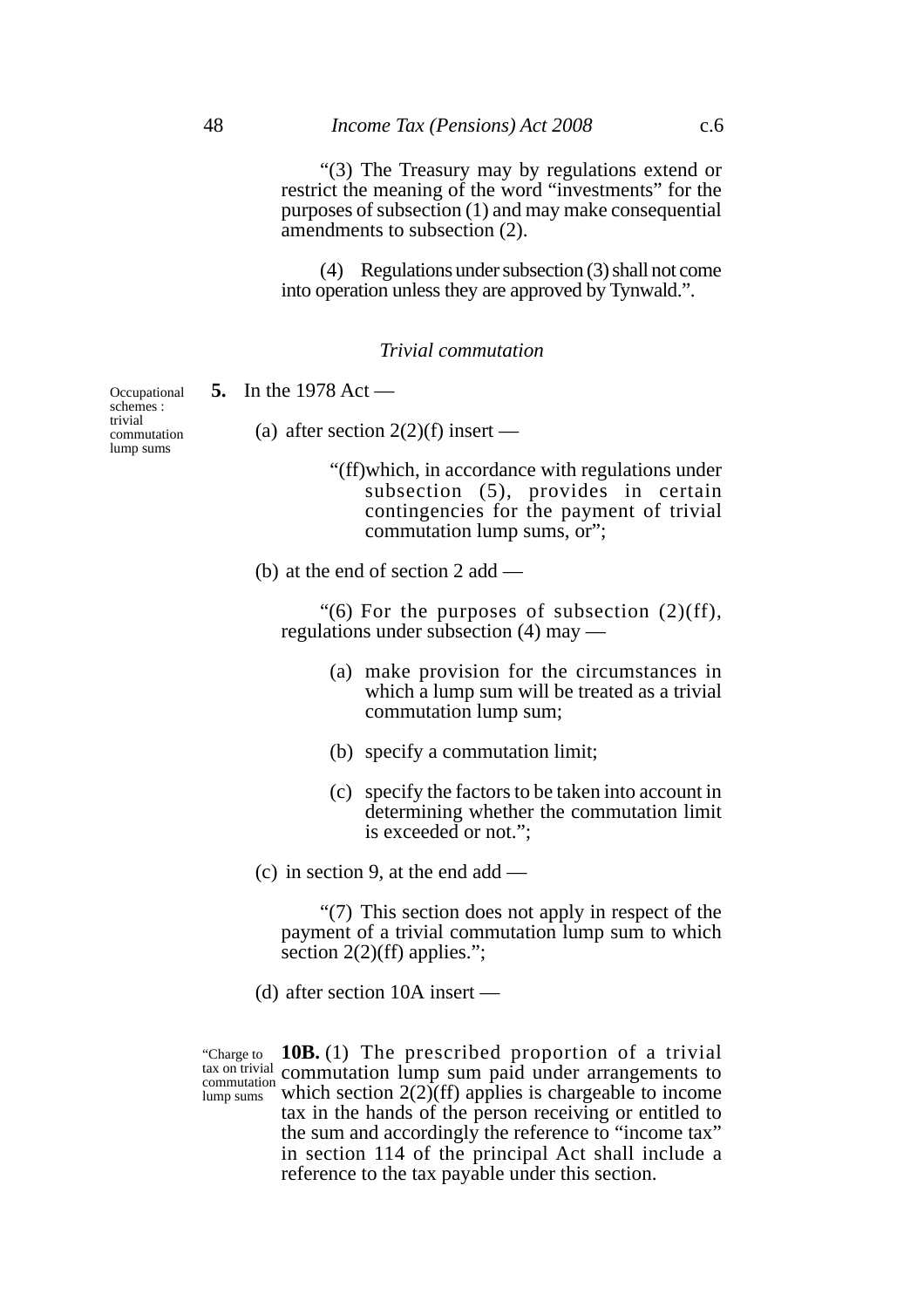In this subsection, "the prescribed proportion" is 70% of the actuarial value of the total pension that is being commuted or such other proportion as may be prescribed in regulations under subsection (8).

(2) Income tax chargeable under subsection (1) shall be calculated at the prescribed rate within the meaning of section 1 of the principal Act.

(3) The amount of the income tax chargeable under subsection (1) shall be deducted and paid to the Assessor by the scheme administrator as a debt due to the Treasury.

(4) The amount payable to the Assessor under subsection (2) shall be accounted for and paid over to the Assessor by the scheme administrator within 14 days of the date on which the payment of the trivial lump sum is made.

(5) Any amount paid by the scheme administrator under subsection (2) shall be deemed to be paid on behalf of the scheme member in respect of income tax chargeable under subsection (1).

(6) The scheme administrator shall give to the scheme member written notice of the deduction of tax in such form as the Assessor may approve.

(7) The notice under subsection (6) shall be treated as an assessment to income tax made upon the scheme member and section 107 (repayment of tax) of the principal Act shall apply accordingly.

(8) The Treasury may make such regulations as are necessary for the purpose of implementing this section.".

**6.** In the 1989 Act —

Personal pension schemes : trivial commutation lump sums

(a) in section  $3(1)(b)$ , at the end add "or  $5A$ ";

(b) after section 5 insert —

**5A.** (1) This section applies where a payment of a trivial commutation lump sum becomes payable to a member of a scheme. "Payment of trivial commutation lump sum

(2) The Treasury may by regulations —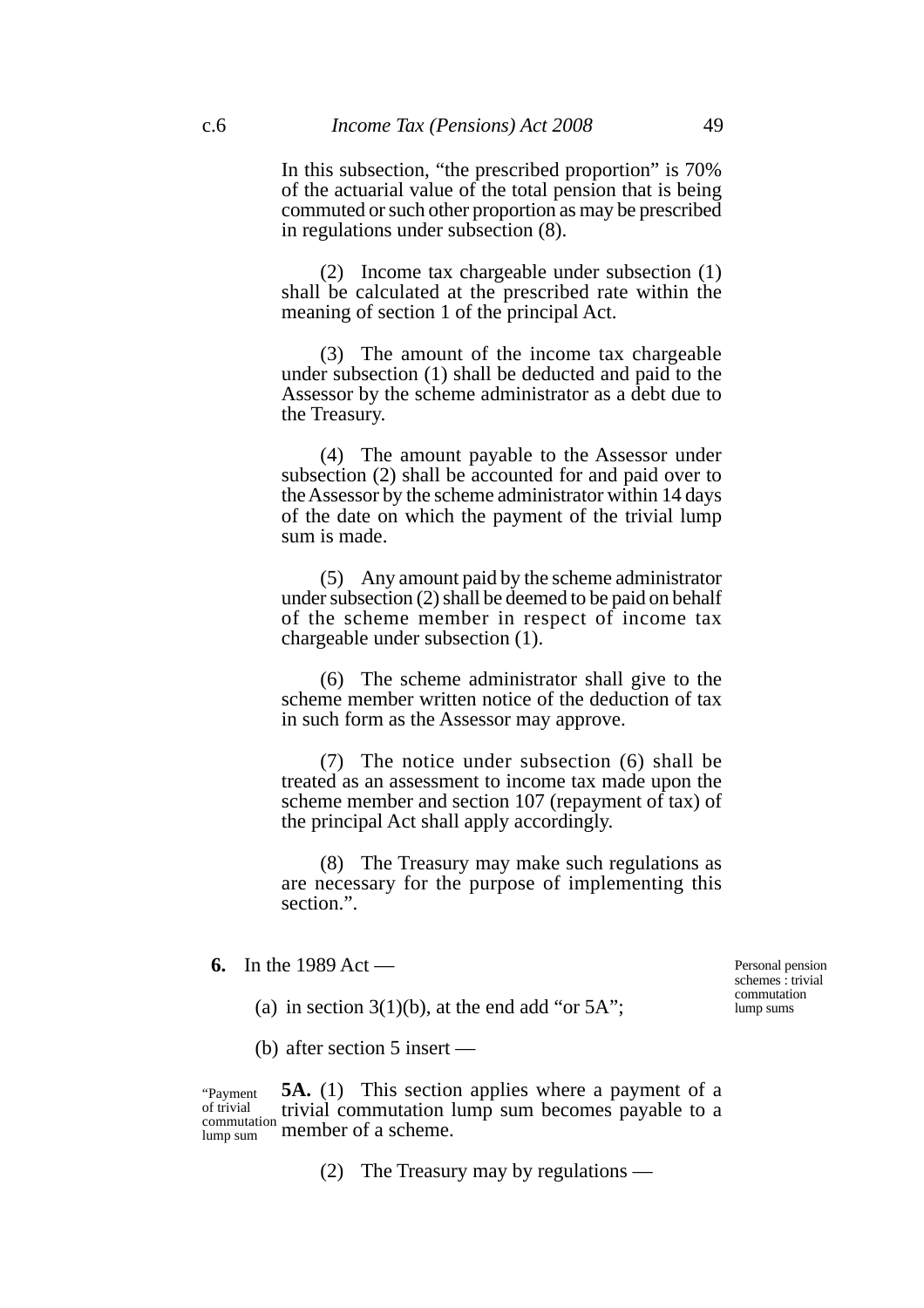- (a) make provision for the circumstances in which a lump sum will be treated as a trivial commutation lump sum for the purposes of this Act;
- (b) provide for the method of calculating a trivial commutation lump sum;
- (c) fix a commutation limit which may apply in respect of single schemes or as an aggregate limit for all schemes of which a person is a member; and
- (d) specify the factors to be taken into account in determining whether the commutation limit is exceeded or not.";
- (c) after section 22A of the 1989 Act insert —

"Charge to tax on trivial commutation lump sum

**22B.** (1) The amount of a trivial commutation lump sum shall be treated as earned income and is chargeable to income tax in the hands of the person receiving or entitled to the income and accordingly the reference to "income tax" in section 114 of the 1970 Act shall include a reference to the tax payable under this section.

(2) Income tax chargeable under subsection (1) shall be calculated at the prescribed rate (within the meaning of section 1 of the 1970 Act) and shall be deducted and paid to the Assessor by the scheme administrator as a debt due in all respects as income tax due under the Income Tax Acts.

(3) The tax payable to the Assessor under subsection (2) shall be accounted for and paid over to the Assessor by the scheme administrator within 14 days of the date on which the payment is made.

- (4) Any tax paid under subsection (2), shall
	- (a) be deemed to be paid on behalf of the scheme member; and
	- (b) may be deducted from such payment.

(5) The scheme administrator shall give to the scheme member written notice of the deduction of tax in such form as the Assessor may approve.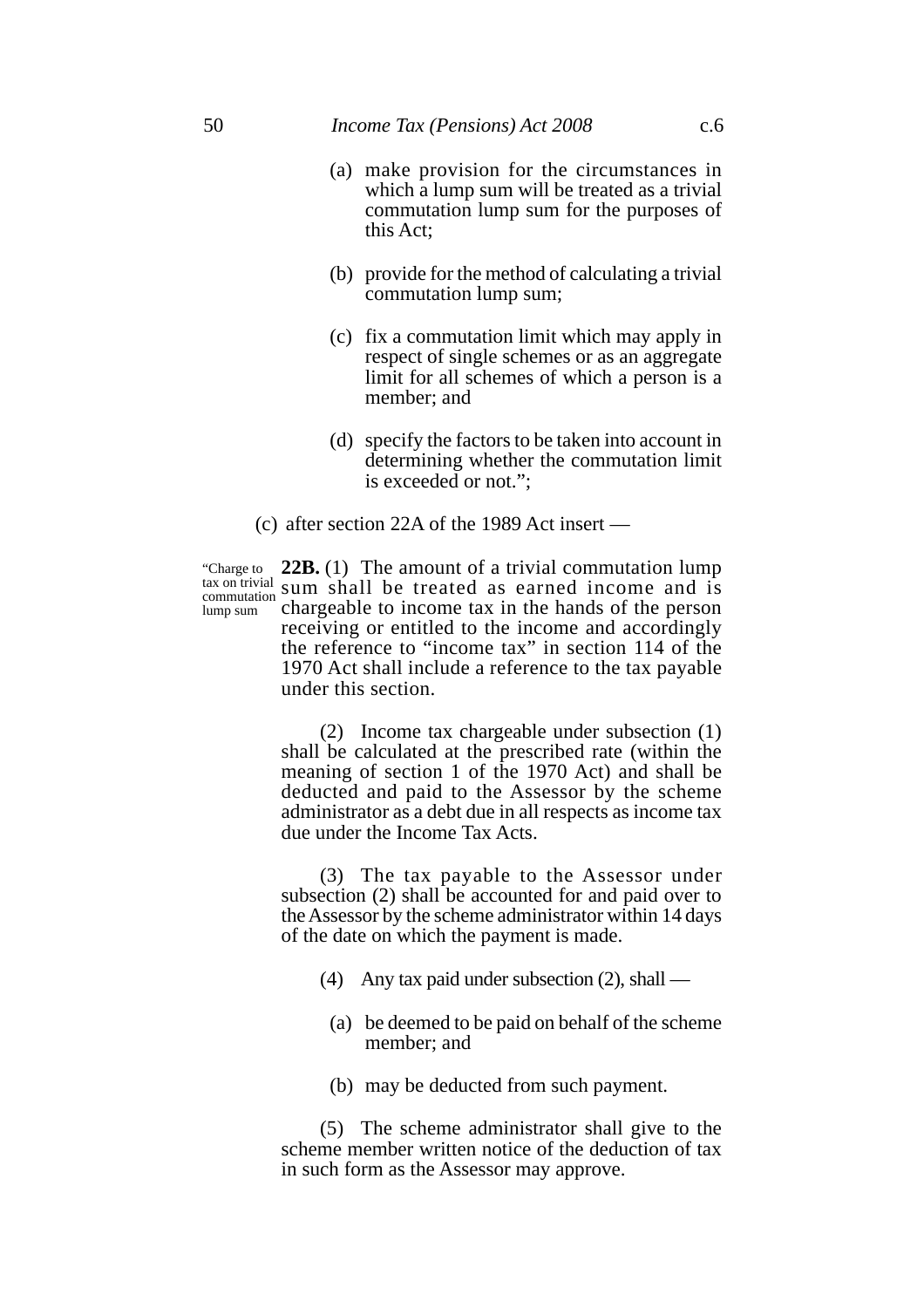(6) The Treasury may make such regulations as are necessary for the purpose of implementing this section.

(7) Regulations under subsection (6) shall not come into operation unless they are approved by Tynwald.".

#### *Lump sums on retirement*

**7.** In section 2 of the 1978 Act —

- (a) in subsection  $(2)(h)$  after "contributor" add "or,";
- (b) after subsection  $(2)(h)$  insert
	- "(i) which does not satisfy the condition in section  $1(3)(d)$  but —
	- (i) otherwise satisfies the prescribed conditions; and
	- (ii) a lump sum under the scheme does not exceed 30% of the total value, at the time when the lump sum is paid, of the benefits for the employee provided for by the arrangements made in accordance with the scheme.":

(c) after subsection (6) insert —

"(7) The Treasury may by regulations provide for the method by which the total value of the benefits for the employee may be calculated and different methods may be provided for different purposes.".

**8.** (1) For section 5(3) (limitation on lump sums) of the 1989 Act substitute —

Lump sum limit : personal pension

"(3) The lump sum must not exceed 30% of the schemes total value, at the time when the lump sum is paid, of the benefits for the member provided for by the arrangements made by the member in accordance with the scheme.".

(2) Section 5(4) of the 1989 Act is repealed.

**9.** (1) In sections  $1(3)(d)$  and  $9(1)(i)$  of the 1978 Act, the words Voluntary "(disregarding any excess of that remuneration over the permitted maximum)" shall cease to have effect.

contributions : abolition of permitted maximum

Lump sum limit: occupational pension schemes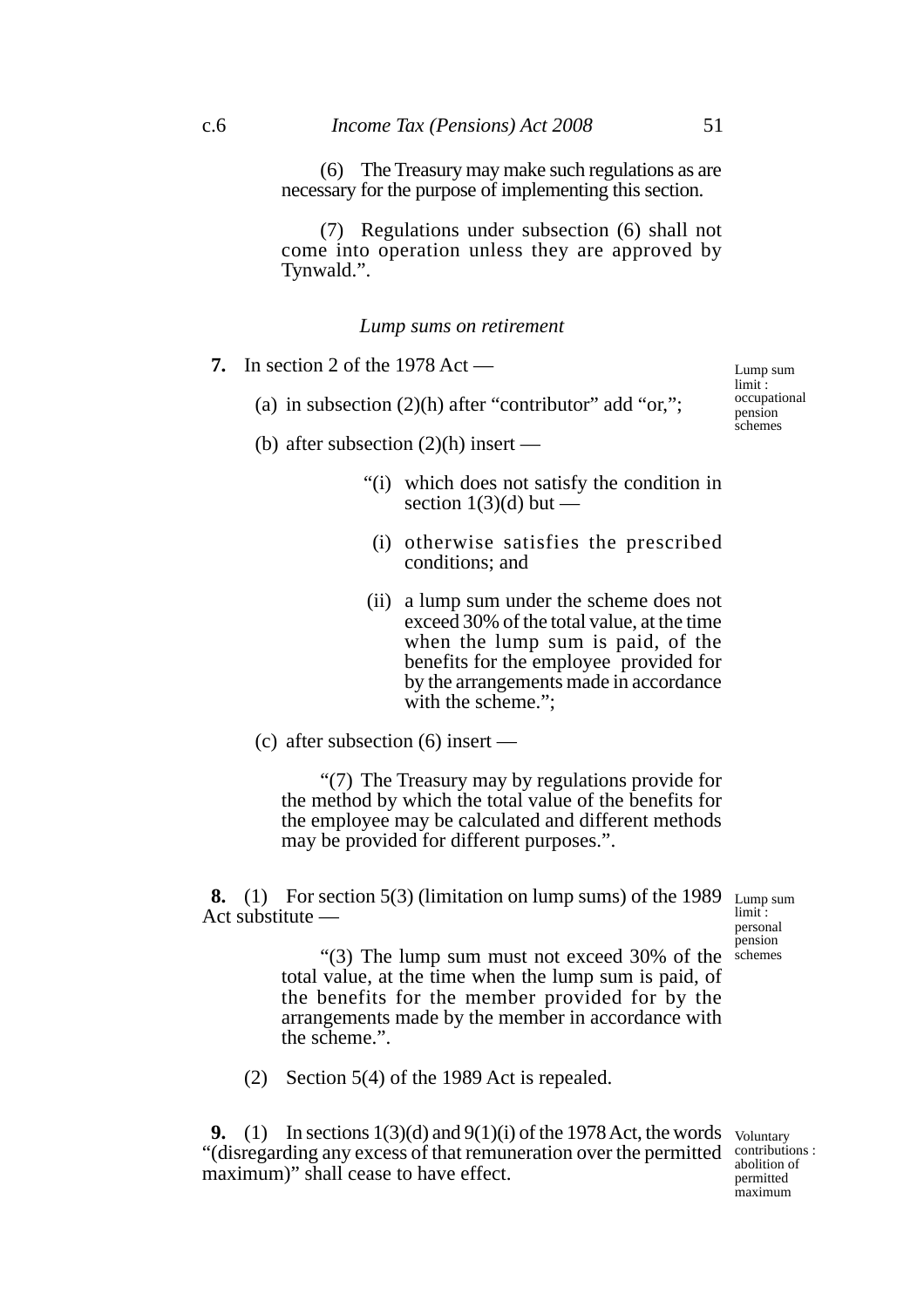(2) In section 14(1) of the 1978 Act, the definition of "the permitted maximum" shall cease to have effect.

(3) In Schedule 5 to the 1989 Act (amendments to 1978 Act), paragraphs  $1(1)(a)$ ,  $5(1)(a)$  and  $6(1)(a)(i)$  shall cease to have effect.

*Lump sum - early payment*

**10.** (1) After section 2(2)(e) of the 1978 Act insert —

"(ee)which provides for the payment to an employee of a lump sum that does not satisfy section 1(3)(d) but satisfies the early payment of lump sum conditions in section 2A, or";

(2) After section 2 of the 1978 Act insert —

"Lump sum  $2A. (1)$  These are the conditions referred to in section to employee  $2(2)(ee)$ . : conditions

> (2) The lump sum must not exceed 30% of the total value of the benefits payable to the member at the time.

> (3) The lump sum must be payable only if the employee so elects before the date on which a pension is first payable to the employee under the scheme.

> (4) The lump sum must be payable before a pension is first payable but not in any case before the normal retirement age under the scheme.

> (5) The amount of the lump sum must be calculated as at the date on which the lump sum is payable by reference to the then known circumstances and on the assumption that the other relevant benefits are calculated and taken on that date.

> (6) Where an employee elects for a lump sum payable in accordance with this section, the other relevant benefits shall be calculated —

> > (a) in the case of a defined benefits scheme, in accordance with the rules of the scheme but only after taking account of the payment of the lump sum and without further reference to the arrangements under the scheme that provide for the payment of a lump sum; or

Payment of lump sums before normal retirement : occupational schemes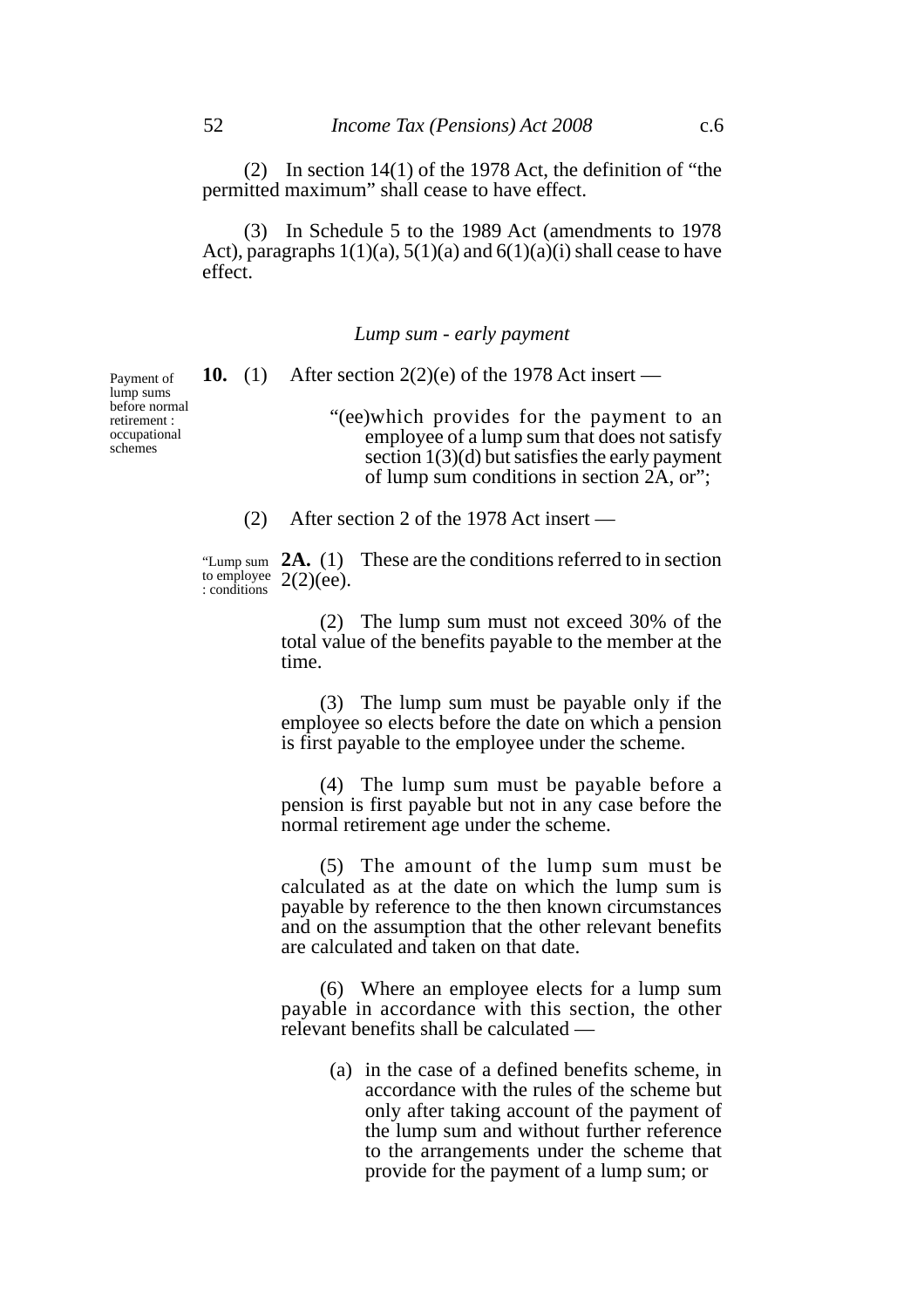(b) in the case of a defined contributions scheme, the fund available after payment of the lump sum is to be available only for the purpose of purchasing an annuity or for the withdrawal of funds in accordance with the terms of the approved scheme.

(7) Where a lump sum is paid in accordance with this section, the scheme trustees (if any) and the scheme administrator must within 3 months of the payment of that sum give notice of the payment to the Assessor in such form and containing such information as the Assessor may require.

(8) The Treasury may by regulations provide for the method by which the total value of benefits payable to a member may be calculated and different methods may be provided for different classes of scheme.".

- **11.** (1) In section 5 of the 1989 Act
	- (a) in subsection (2), at the beginning insert "Subject to section 5B.":

Payment of lump sums before commencement of annuity or withdrawal of funds : personal pension schemes

(b) at the end add —

"(6) Where a lump sum is paid in accordance with this section, the scheme administrator must within 3 months of the payment of that sum give notice of the payment to the Assessor in such form as the Assessor requires.".

(2) After section 5A of the 1989 Act insert —

"Lump sum **5B.** (1) If the scheme provides for early payment to a member of a lump sum that does not satisfy section 5(2), before  $\frac{1}{2}$  and  $\frac{1}{2}$  and  $\frac{1}{2}$  before  $\frac{1}{2}$  is  $\frac{1}{2}$  is  $\frac{1}{2}$ . of annuity or following conditions to member<br>before commencement withdrawal

of funds:

conditions

- (a) the lump sum must not be paid before the member attains the minimum age at which an annuity or withdrawal of funds can commence under section 4(2) or (3) but must be paid before payment of the annuity or withdrawal commences;
- (b) the amount of the lump sum must be calculated as at the date on which an annuity or withdrawal of funds is first payable by reference to the then known circumstances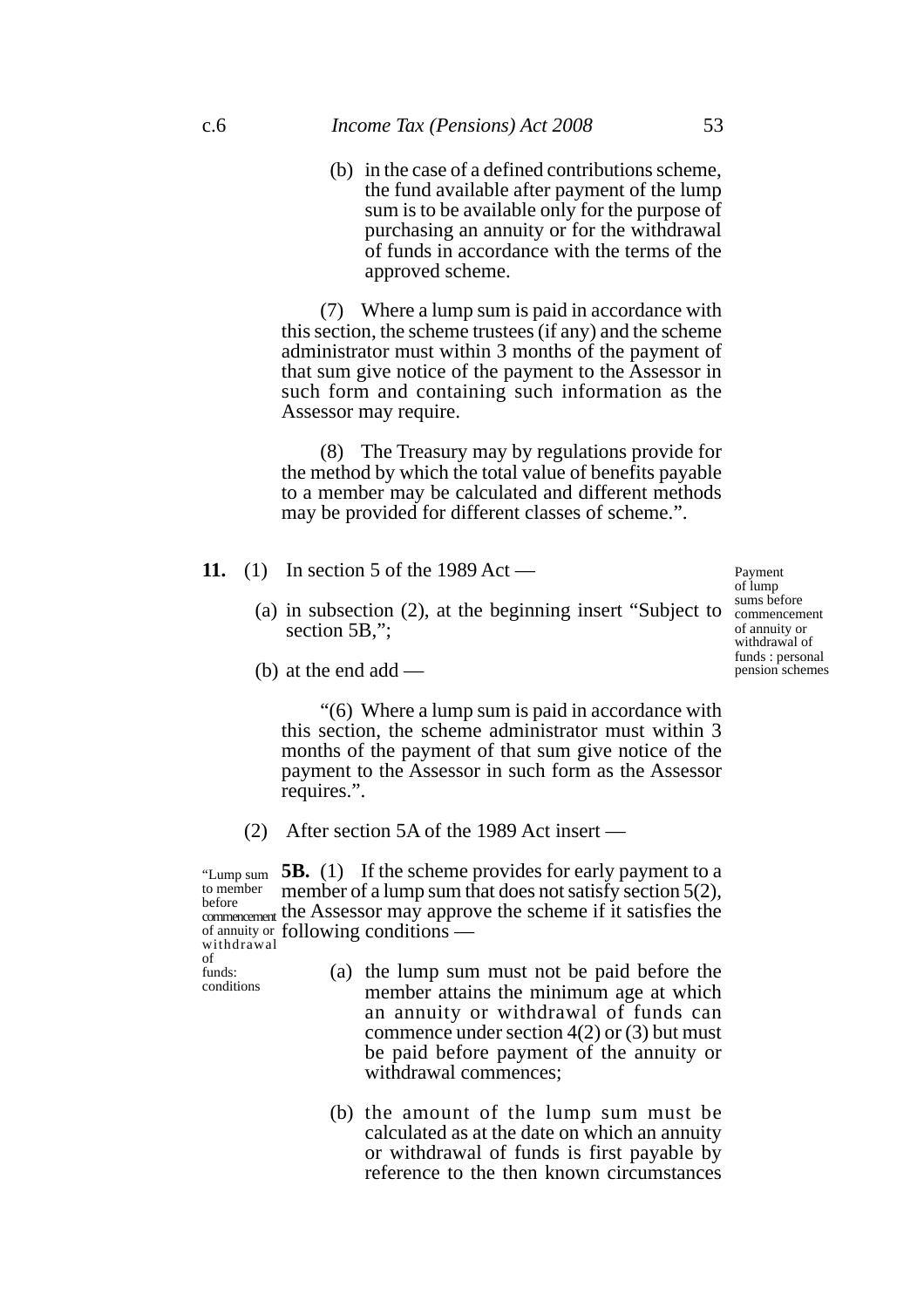and on the assumption that the other relevant benefits are calculated and taken on that date;

(c) where a member elects for a lump sum payable in accordance with this section, the remainder of the member's fund after payment of the lump sum is to be available only for the purpose of purchasing an annuity or for the withdrawal of funds in accordance with section  $3(1)(a)(ii)$ .

(2) Where a lump sum is paid in accordance with this section, the scheme administrator must within 3 months of the payment of that sum give notice of the payment to the Assessor in such form as the Assessor requires.".

(3) In section  $3(1)(b)$  of the 1989 Act, for "section 5 or 5A;" substitute "section 5, 5A or 5B;".

### *Continuation in employment*

**12.** (1) After section 2(2)(d) of the 1978 Act insert —

"(dd)which permits the receipt of relevant benefits by an employee while continuing to be employed by the employer but the scheme shall not permit the payment of relevant benefits before the normal retirement age under the scheme;".

(2) After section 3(2) of the 1989 Act, add —

"(3) Subsection (1) shall not prevent the approval of a scheme which permits the receipt of benefits by a member while continuing in employment.".

*Contributions - annual allowance, etc*

**13.** (1) In section 3(4A) of the 1978 Act, for the words from "shall not exceed" to "that year" substitute "shall not exceed —

- (a) in the case of a person whose relevant earnings from all sources in that year are not less than the annual allowance, the annual allowance;
- (b) in the case of a person whose relevant earnings from all sources in that year are less than the annual allowance but are not less than the minimum allowance, those earnings;

Annual allowance for contributions: occupational pension schemes

Payment of benefits while continuing in employment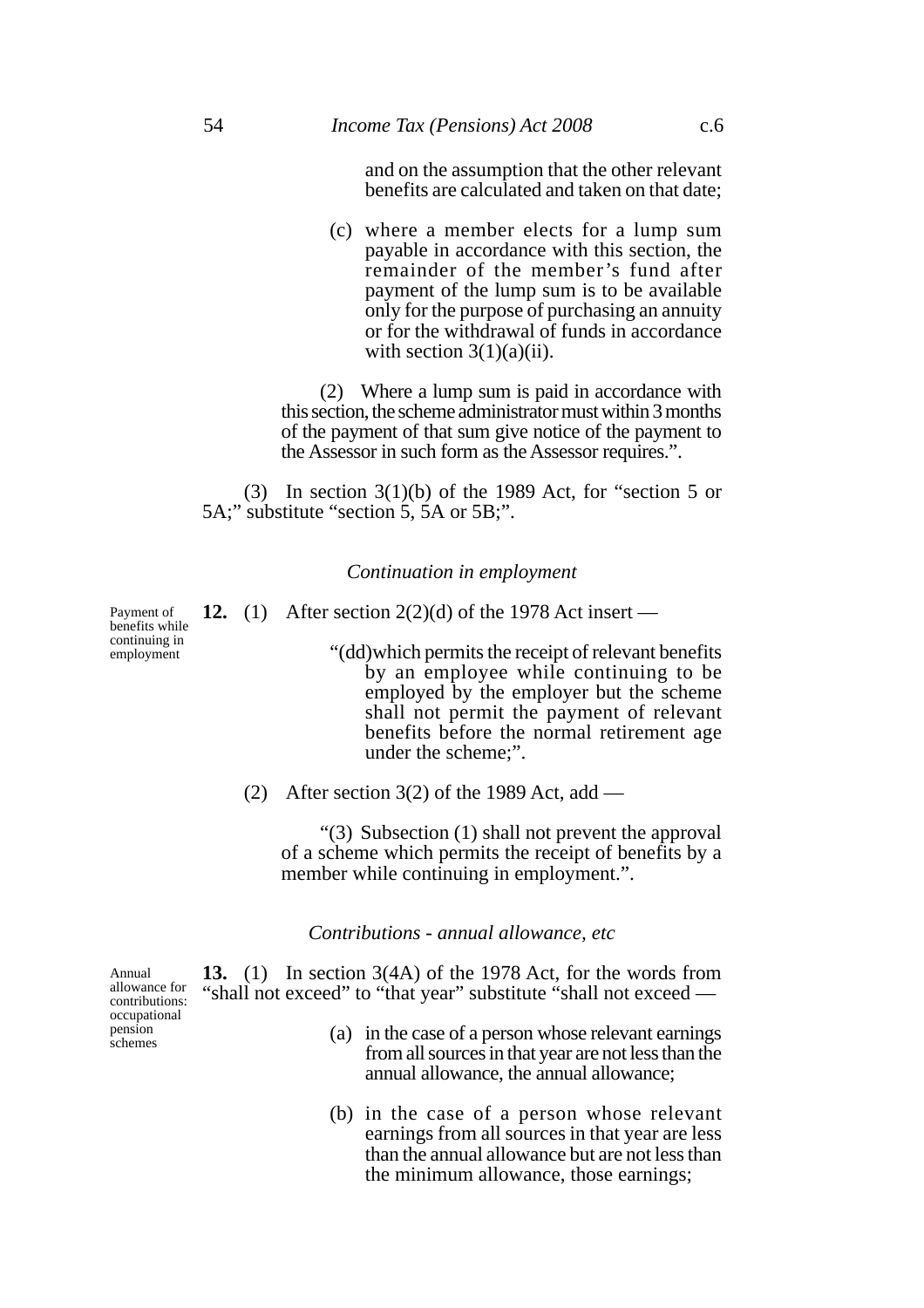(c) in the case of a person whose relevant earnings from all sources in that year are less than the minimum allowance in any year of assessment, the minimum allowance.".

(2) In section 4(2A) of the 1978 Act, for the words from "shall not exceed" to "that year" substitute "shall not exceed —

- (a) in the case of a person whose relevant earnings from all sources in that year are not less than the annual allowance, the annual allowance;
- (b) in the case of a person whose relevant earnings from all sources in that year are less than the annual allowance but are not less than the minimum allowance, those earnings;
- (c) in the case of a person whose relevant earnings from all sources in that year are less than the minimum allowance in any year of assessment, the minimum allowance.".
- (3) After section 2A of the 1978 Act insert —

**2B.** The aggregate of all contributions that a person may make in any year of assessment (whether under a single scheme or under two or more schemes) shall not exceed the annual allowance.". "Annual allowance

(4) After section 11C of the 1978 Act insert —

**11D.** (1) If in any year of assessment the aggregate of all contributions in that year which are made in respect of a person (whether under a single scheme or under two or more schemes) exceed the annual allowance the scheme administrator shall, within 14 days of the end of the tax month in which the scheme administrator becomes aware or should have become aware of the excess, account for and pay to the Assessor a charge of 40% of the excess. contributions

> (2) A failure by a scheme administrator to comply with subsection (1) shall —

- (a) have the effect that the charge payable under that subsection shall be recoverable as a debt from the administrator; and
- (b) be grounds for the withdrawal of approval.

"Charge on excess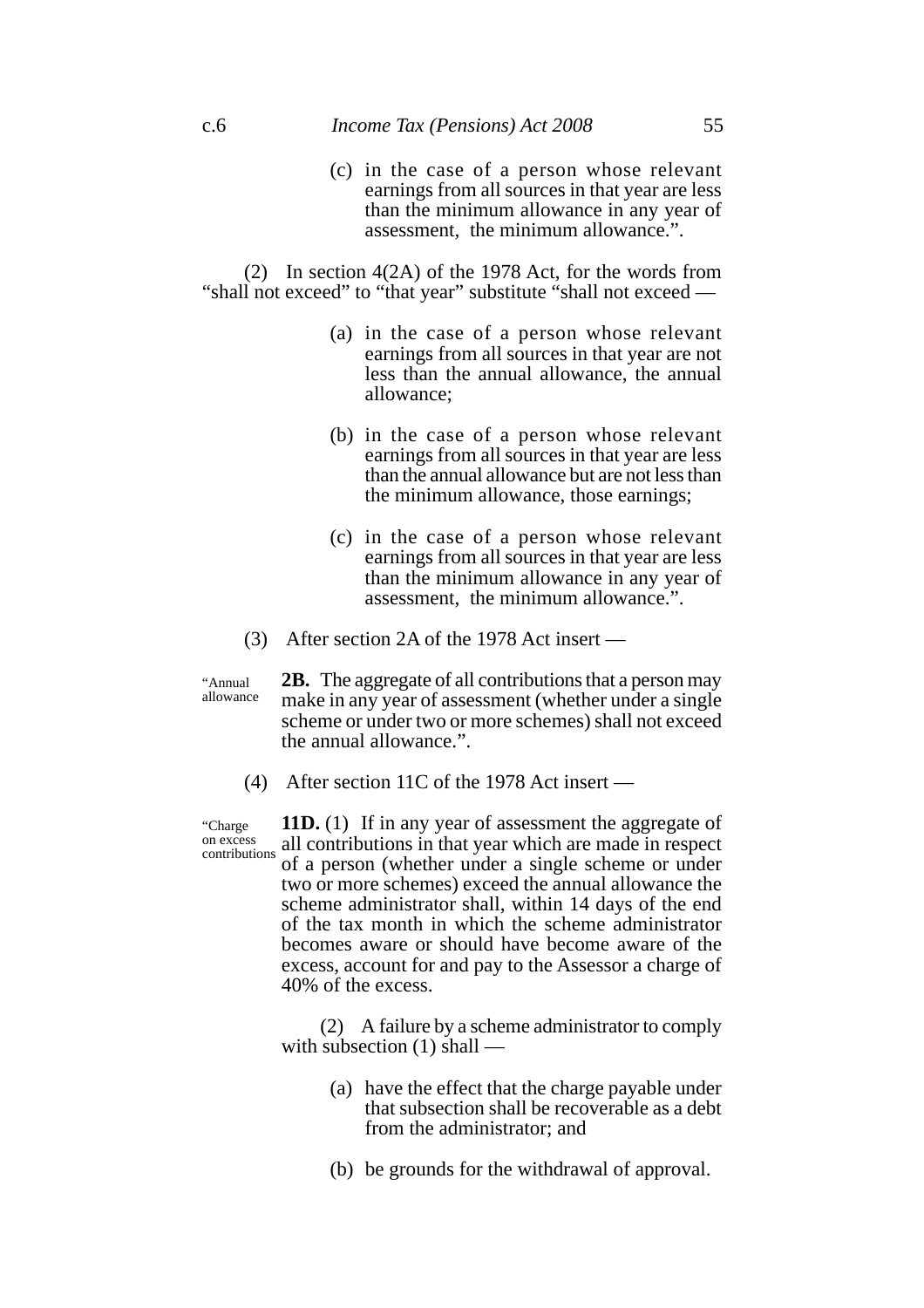(3) Where the scheme administrator could not reasonably have been aware of an excess referred to in subsection (1), the charge shall be a debt due by the employee concerned in all respects as income tax due under the income tax acts at the rate of 40%.

(4) The amount of any charge payable by an employee under subsection (3) shall be reduced by any amount paid by a scheme administrator under subsection (1).

(5) An employee of an approved scheme may appeal to the Commissioners against a charge under this section in the same manner as an appeal against an assessment to income tax and the Commissioners may confirm, rescind or amend the charge.".

- (5) In section 14(1) of the 1978 Act, insert
	- " "annual allowance" means £300,000 or such other amount as is prescribed by regulations made by the Treasury and, but without prejudice to section 26 of the Interpretation Act 1976, different allowances may be made for different provisions or purposes;
	- "minimum allowance" means £3600 or such other amount as is prescribed by regulations made by the Treasury and, but without prejudice to section 26 of the Interpretation Act 1976, different allowances may be made for different provisions or purposes;
	- "relevant earnings" has the same meaning as in Part 1 of the 1989 Act;".

| Annual<br>allowance for<br>contributions: | 14. (1) In section $1(1)$ of the 1989 Act, before the definition of<br>"approved" insert —                                                 |
|-------------------------------------------|--------------------------------------------------------------------------------------------------------------------------------------------|
| personal<br>pension<br>schemes            | " "annual allowance" means £300,000 or such<br>amount as is prescribed by regulations made by                                              |
| [c.20]                                    | the Treasury and, but without prejudice to<br>section 26 of the Interpretation Act 1976,<br>different allowances may be made for different |

(2) For section 11 of the 1989 Act substitute —

provisions or purposes;".

**11.** The Assessor shall not approve a personal pension contributions scheme unless it makes provision, in relation to "Excess

[c.20]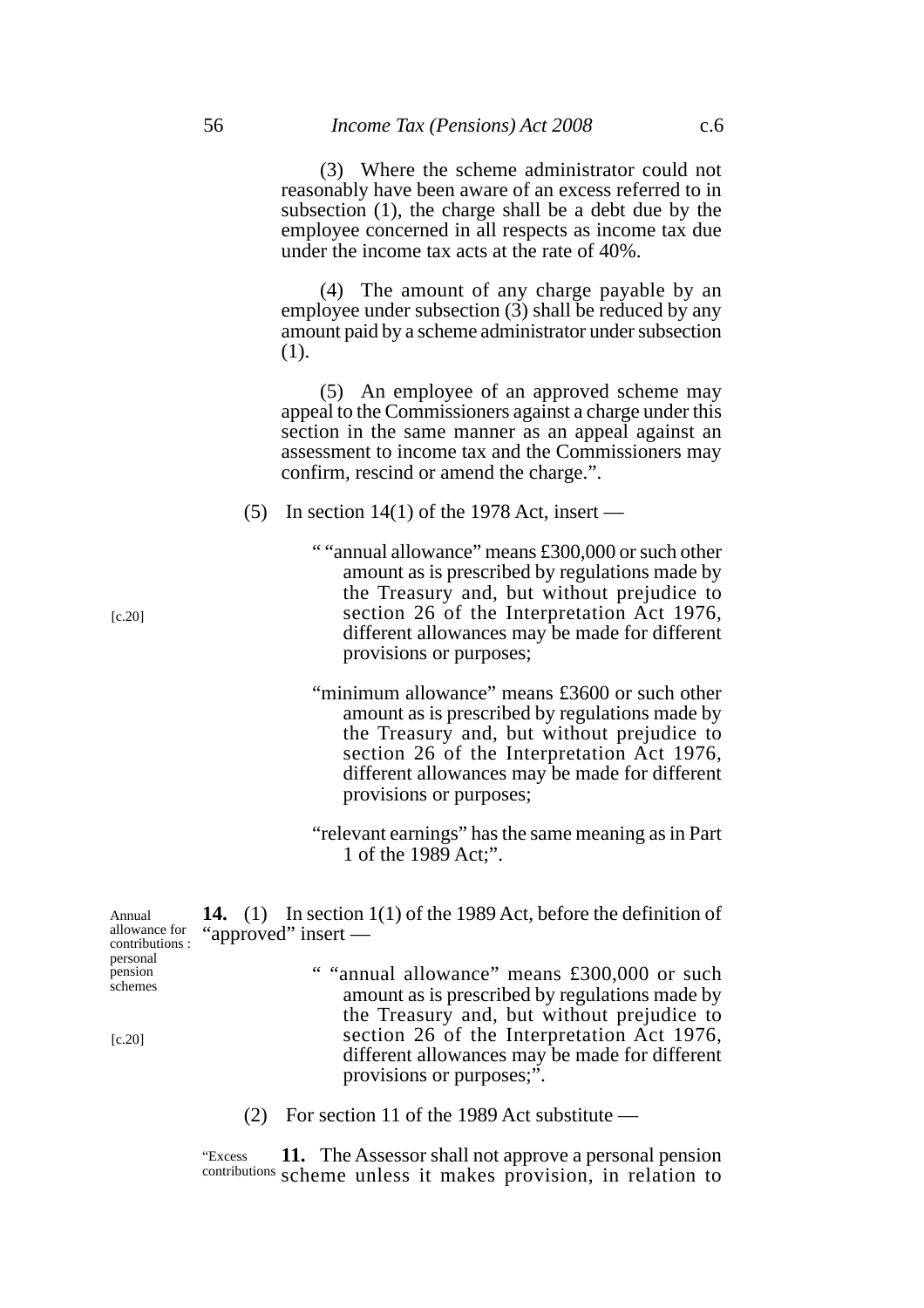arrangements made in accordance with the scheme for ensuring that the aggregate of all contributions in any year of assessment (whether under a single scheme or under two or more schemes) do not exceed the annual allowance.".

(3) In section 13 of the 1989 Act, at the beginning insert " $(1)$ " and at the end add —

> "(2) The amount allowed to be deducted by virtue of subsection (1) in respect of contributions paid by an individual in a year of assessment (whether under a single scheme or under two or more schemes) shall not exceed —

- (a) in the case of a person whose relevant earnings from all sources in that year are not less than the annual allowance, the annual allowance;
- (b) in the case of a person whose relevant earnings from all sources in that year are less than the annual allowance but are not less than the minimum allowance, those earnings;
- (c) in the case of a person whose relevant earnings from all sources in that year are less than the minimum allowance in any year of assessment, the minimum allowance.

(3) In this section, "minimum allowance" means £3,600 or such other sum as is prescribed in regulations made by the Treasury with the approval of Tynwald.".

(4) After section 22B of the 1989 Act insert —

"Charge on excess contributions

**22C.** (1) If in any year of assessment the aggregate of all contributions in that year which are made in respect of a person (whether under a single scheme or under two or more schemes) exceed the annual allowance the scheme administrator shall, within 14 days of the end of the tax month in which the scheme administrator becomes aware or should have become aware of the excess, account for and pay to the Assessor a charge of 40% of the excess.

(2) A failure by a scheme administrator to comply with subsection (1) shall —

> (a) have the effect that the charge payable under that subsection shall be recoverable as a debt from the administrator; and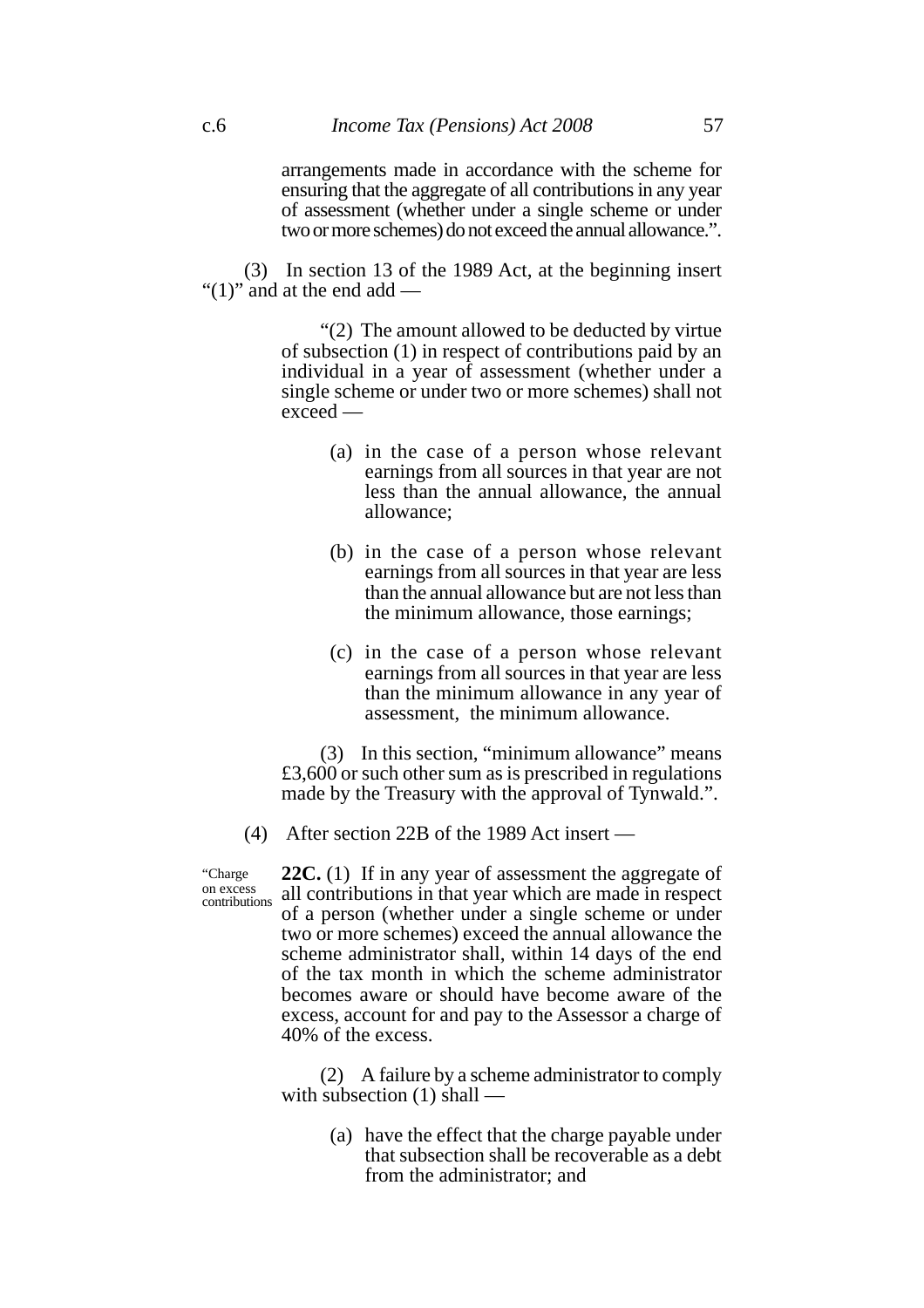### 58 *Income Tax (Pensions) Act 2008* c.6

(b) be grounds for the withdrawal of approval under section 24.

(3) Where the scheme administrator could not reasonably have been aware of an excess referred to in subsection (1), the charge shall be a debt due by the member concerned in all respects as income tax due under the income tax acts at the rate of 40%.

(4) The amount of any charge payable by a scheme member under subsection (3) shall be reduced by any amount paid by a scheme administrator under subsection  $(1)$ .

(5) A member of an approved scheme may appeal to the Commissioners against a charge under this section in the same manner as an appeal against an assessment to income tax and the Commissioners may confirm, rescind or amend the charge.".

(5) Sections 14(1), (2), (4) and (5), 15 and 16 of the 1989 Act shall cease to have effect.

- (6) In section 14(3) of the 1989 Act
	- (a) the words "Without prejudice to subsection (1)," are omitted;
	- (b) the word "net" is omitted.

### *General*

In section  $1(3)(a)$  of the 1978 Act, the words "(or, if the employee is a woman, 55)" shall cease to have effect. Miscellaneous  $15.$  (1) amendments to 1978 Act

> (2) Subsection (1) applies only in respect of schemes approved after the date on which this paragraph comes into operation.

- (3) In the 1978 Act
	- (a) in section 2(2) (cases for discretionary approval), in paragraph (g) for "insurance company" substitute "approved insurer";
	- (b) section 2(2A) shall cease to have effect;
	- (c) section 9(6) shall cease to have effect;
	- (d) in section  $14(1)$ , after the definition of "annual" allowance" insert —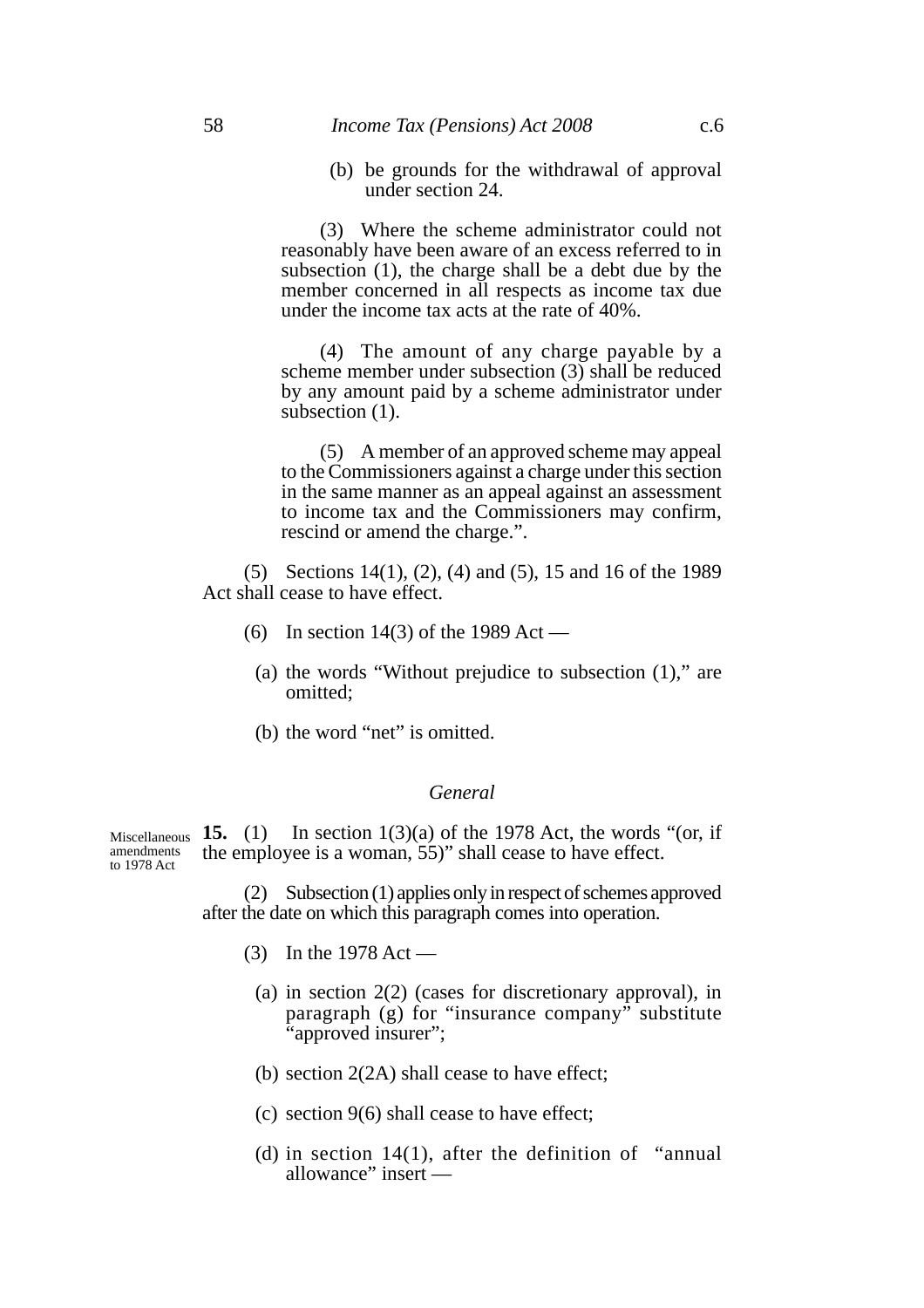- " "approved insurer" means an insurer approved by the Assessor for the purposes of this Act and such an approval may specify named insurers or classes of insurers which are to be treated as approved;";
- (e) in Schedule 2, in paragraph 2(2), the words "(within the meaning given by section 1(1) of the Income Tax Act 1989)" shall cease to have effect.

(4) Paragraph 6 of Schedule 5 to the Insurance Act 1986 [c.24] (amendment of section 2(2A) of the 1978 Act) shall cease to have effect.

- $(5)$  In section 11B of the 1978 Act
	- (a) for "payee", wherever occurring, substitute "payer";
	- (b) in subsection (1), for "20% of the amount of the payment" substitute "a proportion of the payment calculated at the prescribed rate (within the meaning of section 1 of the principal Act)".

(6) In Schedule 2 to the 1978 Act (supplemental provisions) —

(a) after paragraph 5 insert —

"**5A.** Without prejudice to the generality of paragraph 5, regulations under that paragraph may require the administrator of any scheme to give written notice to the Assessor of the happening of such events or matters as are specified in the regulations and within such period as is so specified.";

(b) in paragraph 7 for the words from "under the principal Act" to the end substitute "and shall be liable on summary conviction to a fine of £5,000.".

**16.** (1) In section 1(1) of the 1989 Act, in the definition of Miscellaneous "personal pension scheme" after "annuities" insert ", the  $_{\text{to 1989 Act}}$ withdrawal of funds". to 1989 Act

- (2) In section 17 of the 1989 Act
	- (a) in subsection  $(2)(a)$ , the words "other than a pensionable" office or employment" shall cease to have effect;
	- (b) for subsection (3) substitute —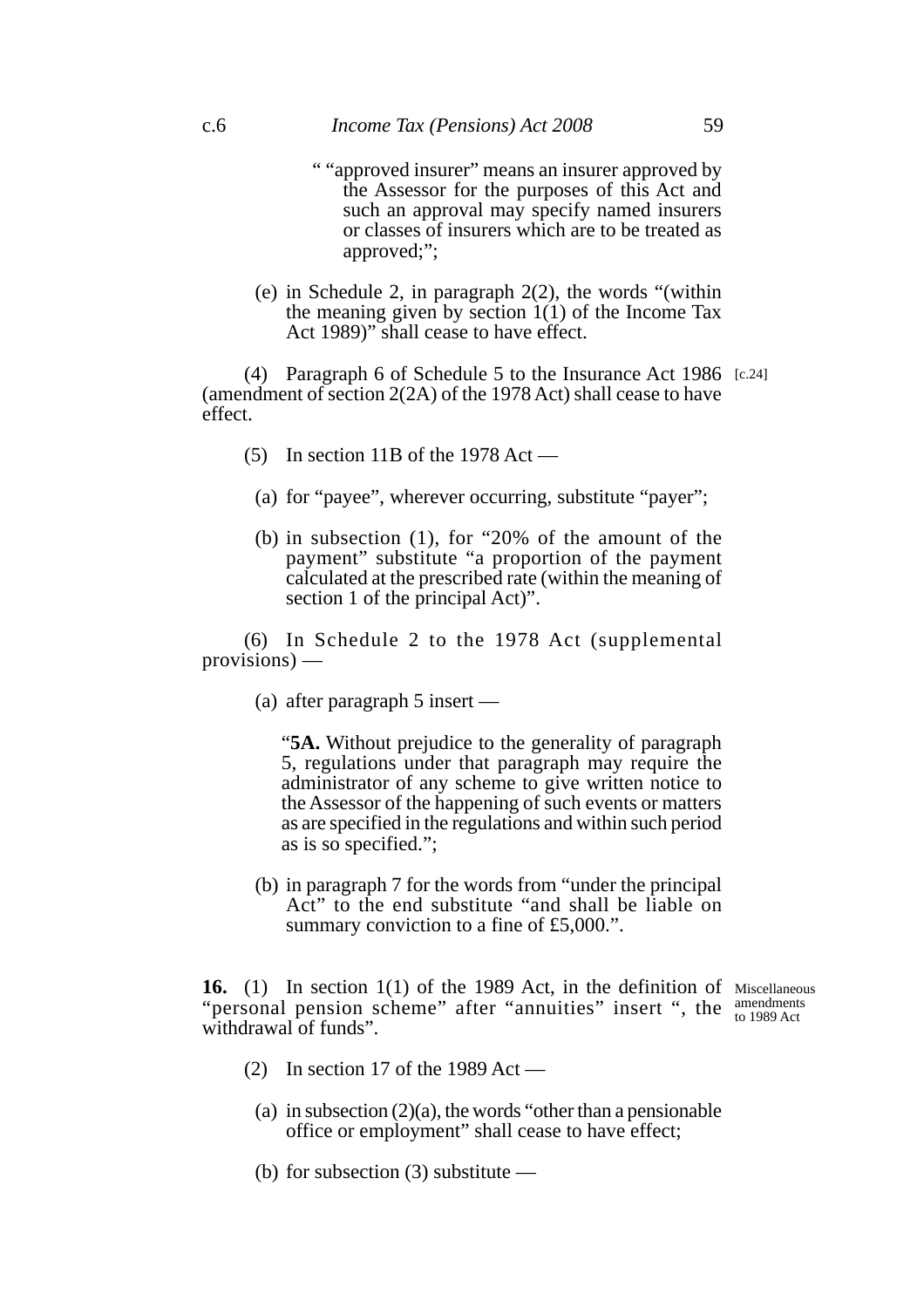"(3) In subsection (1), "income" means income after —

- (a) deductions under sections 31 and 31B of the 1970 Act; and
- (b) deductions in respect of losses or capital allowances, being losses or capital allowances arising from activities profits or gains of which would be included in computing the relevant earnings.".

(3) Sections 12(3), 18 and 19 of the 1989 Act shall cease to have effect.

(4) In section 17 of the 1989 Act, at the end add —

"(7) The Treasury may by regulations amend the definition of "relevant earnings" and may amend this section accordingly.

(8) Regulations under subsection (7) shall not come into operation unless they are approved by Tynwald.".

(5) After section 23 of the 1989 Act insert —

**23A.** (1) The Treasury may by regulations require the administrator of a scheme to give written notice to the Assessor of the happening of such events or matters as are specified in the regulations and within such period as is so specified. "Reporting to Assessor

> (2) Regulations under this section shall not come into operation unless they are approved by Tynwald.".

(6) Part II of Schedule 5 to the 1989 Act shall cease to have effect.

**17.** (1) For section 50B of the 1970 Act substitute —

Amendment to 1970 Act

> "Relief for certain<br>personal and occupational pension schemes

**50B.** (1) Exemption from income tax shall, on a claim being made, be allowed in respect of income derived personal and social matter, see this web in respect of medine derived Assessor is satisfied that, it is income from investments or deposits held for the purposes of a pension scheme which is approved under subsection  $(2)$ .

> (2) Subject to subsection (3), the Assessor may, if he thinks fit, having regard to the facts of a particular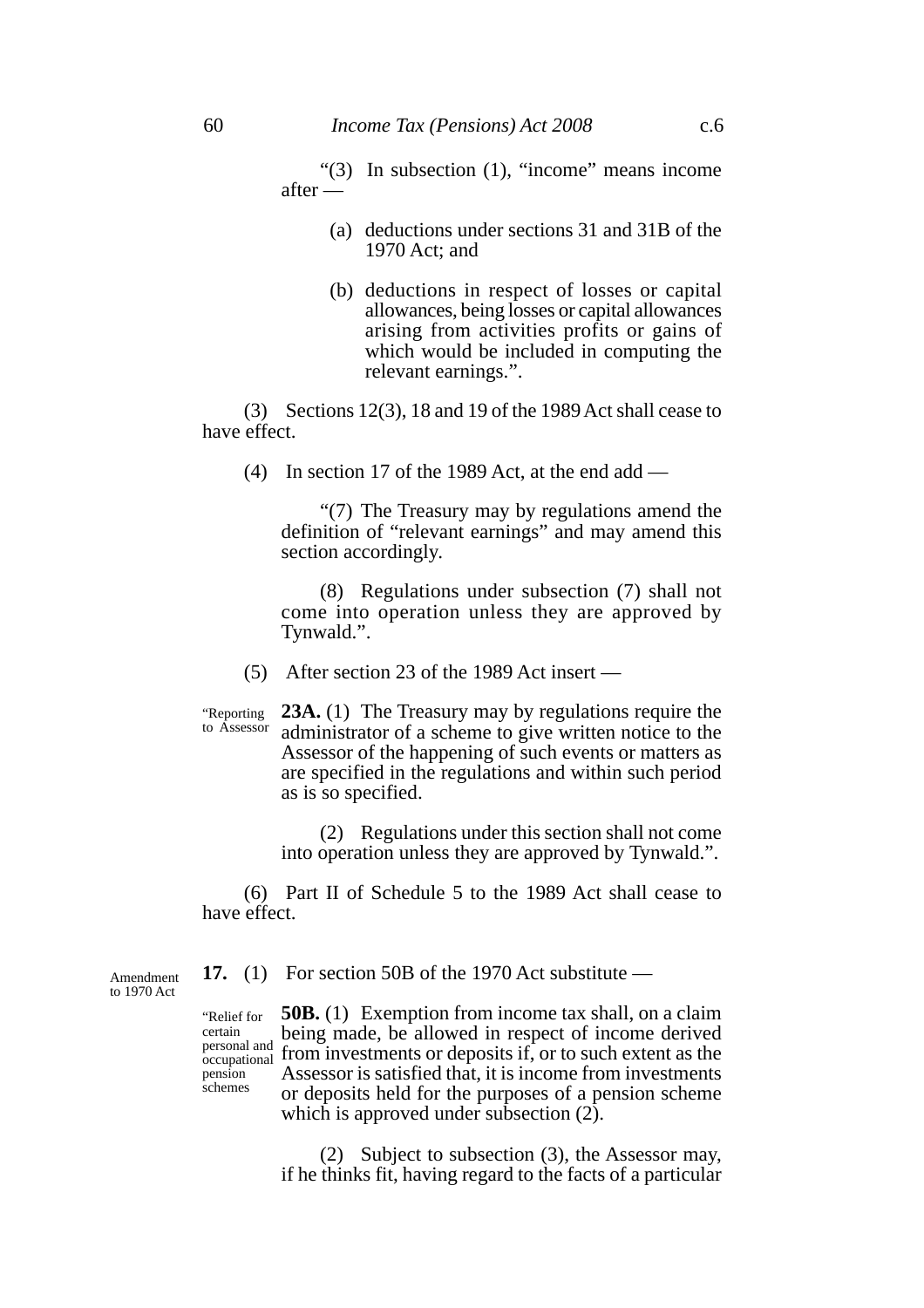(3) The Assessor shall not approve a scheme under subsection (2) unless the scheme —

- (a) is a personal pension scheme
	- (i) which is made by an individual who is not resident in the Island and whose employment, trade or profession, if any, is exercised outside the Island;
	- (ii) which is properly established under irrevocable trusts governed by the laws of the Island;
	- (iii) which has for its sole or main purpose the provision of relevant benefits for the individual; and
	- (iv) the administrator of which is resident in the Island; or
- (b) is an occupational pension scheme
	- (i) which is properly established under irrevocable trusts in relation to a trade or undertaking carried on wholly or partly outside the Island;
	- (ii) which has for its sole or main purpose the provision of relevant benefits in respect of persons' employment in the trade or undertaking wholly outside the Island;
	- (iii) which is recognised by the employer and employees in the trade or undertaking; and
	- (iv) the administrator of which is resident in the Island.

(4) For the purposes of subsection (3), the performance of duties in the Island which are merely incidental to the performance of other duties outside the Island, shall be treated as performed outside the Island.

(5) The payment of a relevant benefit made under a scheme approved under subsection (2) to a person not